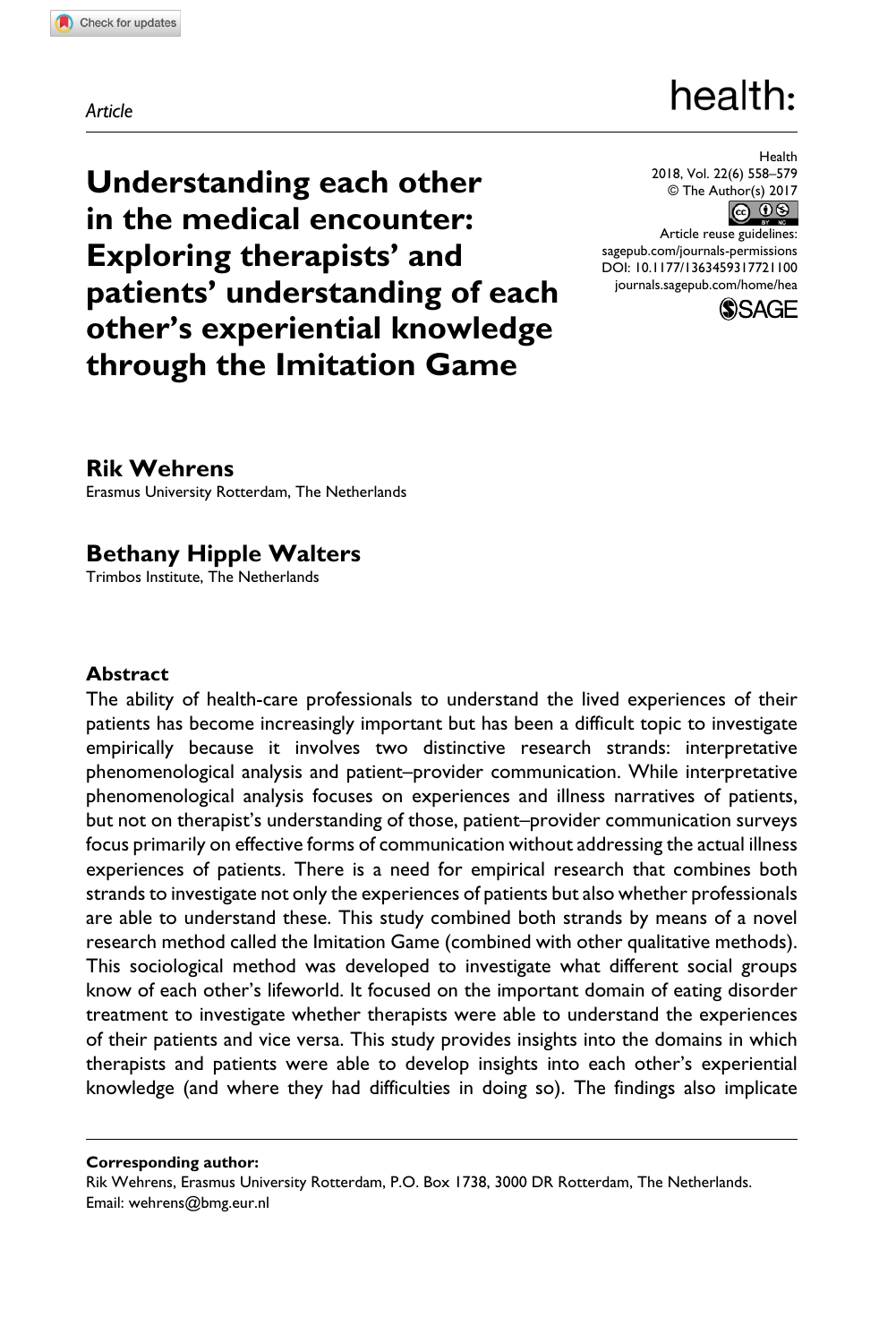the high potential of the Imitation Game as an interdisciplinary research method. We propose that the Imitation Game may be particularly valuable as a 'can opener' that enables the development of in-depth, qualitative insights into the substantive themes that matter in the lifeworlds of patients and therapists.

#### **Keywords**

eating disorder, experiencing illness and narratives, experiential knowledge, Imitation Game, patient–physician relationship, research methodology

## **Introduction**

The increasing prevalence of chronic illness has significant implications for relationships between patients and health-care professionals (Sullivan, 2003). Whereas acute patients are usually seen to treat a short-term illness or condition for a limited time period, the relationship between professionals and chronic patients (or other longitudinal patients in need of intensive treatment, such as those with an eating disorder) is more extended, developing over a longer time frame and focusing on managing symptoms in daily life (Thorne and Robinson, 1989). In such situations, it is crucial for health-care professionals to understand the *lived experiences of patients*: the ways in which individuals characterize and experience their condition, the meaning-making processes they attach to their condition and treatment, and the experiential knowledge of the condition and treatment that individuals gain over time (Greenhalgh, 2009; Thorne et al., 2003; Tyreman, 2005).

The doctor's office is one of the primary locations in which patients can frame the experiences of their illness in the biomedical context. One of the main focuses of chronic illness research is *communication* between professionals and patients during medical encounters (Paterson, 2001; Scambler and Britten, 2001). A significant result of such research is the recognition of the importance of communication for effective care and the development of a well-functioning therapeutic alliance or relationship (Thorne, 2006). Recently, Britten and Maguire (2015) argued that interactions with professionals can be 'profoundly damaging' for patients if patients are not taken seriously (p. 2). Other scholars identified the provider's *sense of understanding* of the patient's lived experiences with an illness as a core condition for a well-functioning therapeutic relationship (Evans and Crocker, 2013; Thorne, 2006; Thorne and Paterson, 2000; Tyreman, 2005).

Although the ability of health-care professionals to understand the lived experiences and the experiential knowledge of their patients is highly important, it is a difficult topic to investigate empirically as the two-stranded topic has generally been addressed in different ways. The strand of *illness experiences* and experiential knowledge of patients is often investigated by means of interpretative phenomenological analysis (IPA). Using this approach, subjective processes of meaning-making are the primary focus, leading to rich, detailed insights into the lifeworld of patients (Bramley and Eatough, 2005; Osborn and Smith, 2015). While an important advantage of this approach is that it focuses on patients' personal accounts of their illness and treatment experiences, it does not provide insight into *how (health-care) professionals understand these experiences*.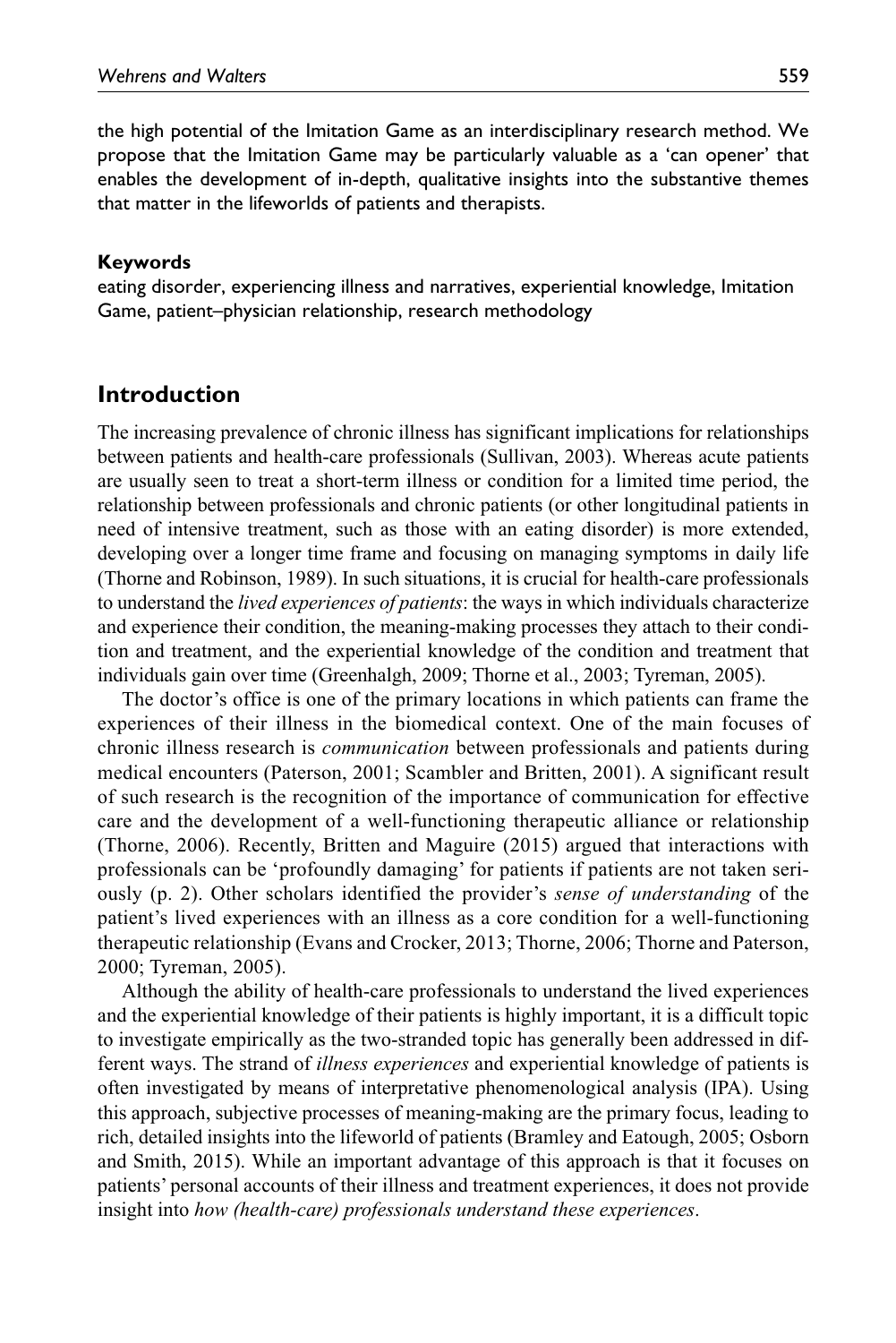In contrast, the research strand of *patient–provider communication* (PPC) predominantly uses validated, patient-report surveys to measure items such as respectful treatment and 'lay-friendly' explanations of medical/treatment information (Gremigni et al., 2008; Haywood et al., 2014; Schillinger et al., 2004). While this research has put patientcentred health communication on many agendas, it does not reveal much about *how well professionals are able to understand the experiences of patients*, as the questionnaires often do not address the *content* of patient experiences.

Whereas IPA approaches address the experiences and illness narratives of patients, there is a gap in the literature in relation to how professionals are able to understand these experiences and connect to them in therapeutic encounters with patients. Alternatively, PPC literature does not focus on the actual *content* (e.g. the illness experiences) of patients. There is a clear need for empirical research that combines both strands to investigate the experiences and experiential knowledge of patients and in what ways professionals are able to understand patient experiences and experiential knowledge. The purpose of this article is to present such an empirical investigation by applying a novel research method: the Imitation Game. This method is ideally suitable to empirically investigate these important questions.

The Imitation Game is a blinded, computer-based experiment (often conducted on one location). Each Game consists of three participants in separate roles:

- Judge: developing experience-based questions as member of a particular social/ cultural group;
- Non-pretender (NP): member of the same group, answering these questions naturally, from the experiences of being a member;
- Pretender: not coming from this group but trying to formulate a plausible answer by *pretending* to be a member (Collins and Evans, 2014).

When the Pretender and the NP have formulated their answers to the Judge's question, these are sent back (simultaneously and anonymously). The Judge then indicates which of the two answers (s)he believes to be from the Pretender and why. This process is repeated several times: the Judge can formulate a new question (or follow up an earlier question). The Imitation Game was developed as a sociological method to investigate what different social groups know of each other's lifeworld (Collins and Evans, 2014). When applied to health care, the method allows for an investigation into the experiential knowledge of patients *and* into the degree and depth of knowledge that health-care professionals have into the experiential knowledge of patients, thereby combining the strands of research identified above (Wehrens, 2015).

This article investigates whether, how and to what degree therapists specialized in the treatment of eating disorders were able to understand the experiences of the young women in treatment. Simultaneously, this article investigates whether patients were able to understand the experiences of therapists.<sup>1</sup> For both questions, we used the Imitation Game method and focus groups. The second question has been surprisingly absent from the literature on patient–provider relationships, even though research has shown that patients often have distinct expectations about treatment and about therapists (Mahon, 2000) and that a large discrepancy between these expectations and eventual experiences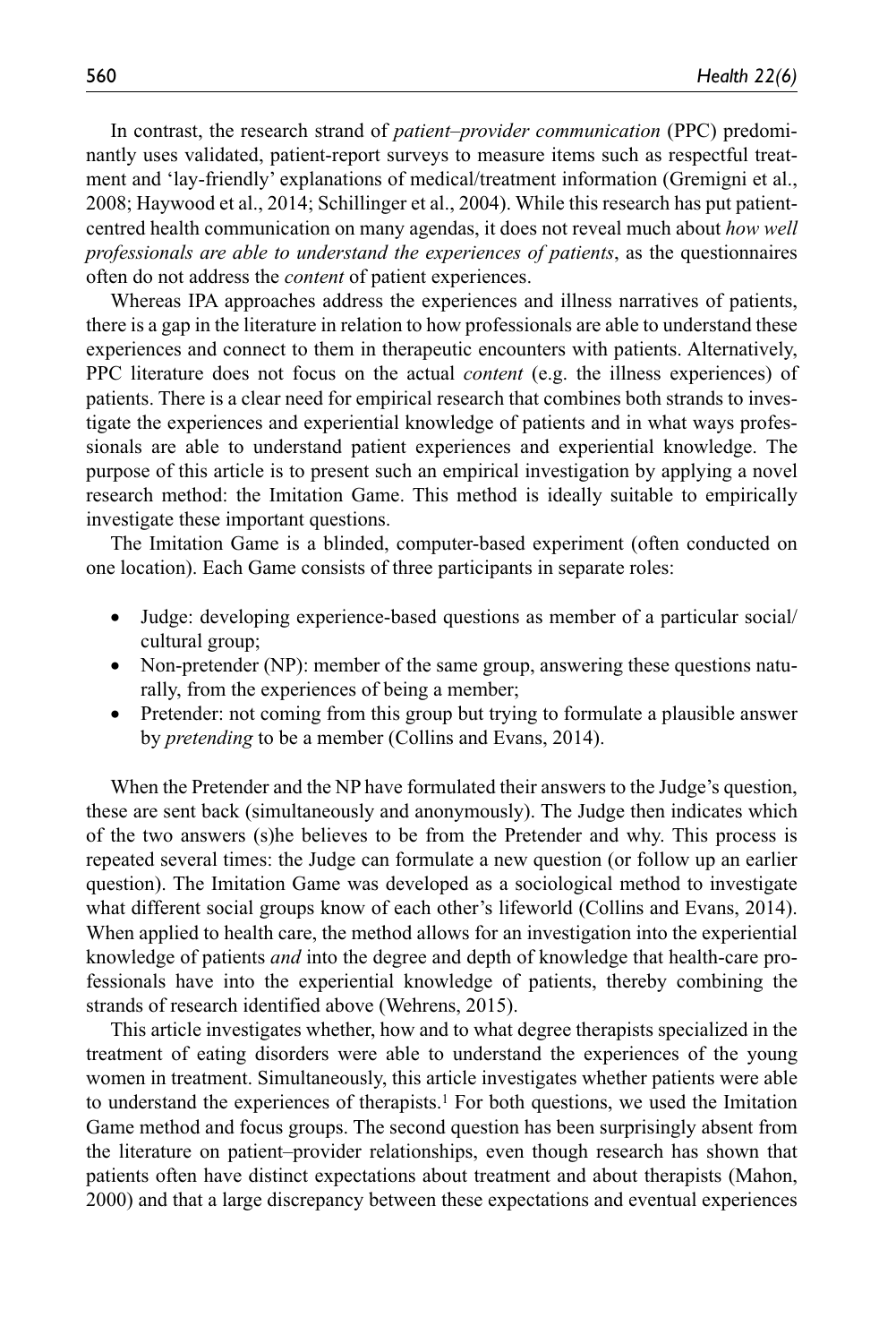is an important factor in treatment dropout (Clinton, 1996). Insights into these matters may bear important implications for future research, as we will explore in the 'Discussion' section.

Eating disorder treatment can be seen as an extremely relevant case study for empirically investigating what therapists know of the lived experiences of their patients by means of the Imitation Game. Patient–provider relationships in eating disorder treatment are often described as adversarial; interactions in treatment are considered highly complex and are often troubled by diverging perspectives and experiences of therapists and patients (Currin et al., 2009; Vitousek et al., 1998). There is a widely acknowledged need for therapists to gain a better understanding of the lived experiences of persons with an eating disorder (Darcy et al., 2010; Federici and Kaplan, 2008; Patching and Lawler, 2009).2

The next section explores the theoretical concepts that are central to the Imitation Game method ('contributory expertise' and 'interactional expertise', the tacit dimension of both, and the process of socialization, which is at the core of acquiring expertise) and elaborates its applicability to eating disorders and eating disorder treatment. The 'Methods' section explores the Imitation Game method and the ways in which it has been applied as a method of understanding relationships and expertise; the 'Methods' section also discusses the focus groups, which were conducted to elicit insights into aspects of mutual understanding and lack of understanding. The results section is organized around the particular domains in which therapists were and were not able to articulate their understanding of their patient's lived experiences and vice versa. In the discussion section, we interpret the empirical results in the light of existing research, offer reflections on the Imitation Game as an interdisciplinary approach and reflect on the particular strengths and limitations of the method. The conclusion summarizes the main findings.

## **Theoretical underpinnings**

#### *Contributory and interactional expertise*

The Imitation Game has roots in the sociology of scientific knowledge (SSK) and its sub-field 'studies of expertise and experience' (SEE). Central to the field of SSK is the idea that knowledge is a collective and largely tacit phenomenon, which is acquired through a process of socialization into a particular community (Collins et al., 2017). In their studies on expertise and experience, Harry Collins and Rob Evans have conceptualized the acquisition of expertise as a thoroughly social process, involving a shared tacit dimension. It is through the actor's socialization in the practices of expert groups that their expertise is established (Collins and Evans, 2008).

SEE has developed a rich taxonomy of the various forms of expertise. The most important theoretical concepts in relation to the Imitation Game are 'contributory expertise' and 'interactional expertise'. Contributory expertise refers to the ability to *perform* a skilled practice. Someone who is a contributory expert in a domain is able to contribute to the domain to which this expertise pertains. For example, a surgeon can be seen as a contributory expert in the specialist domain of surgery, being able to conduct the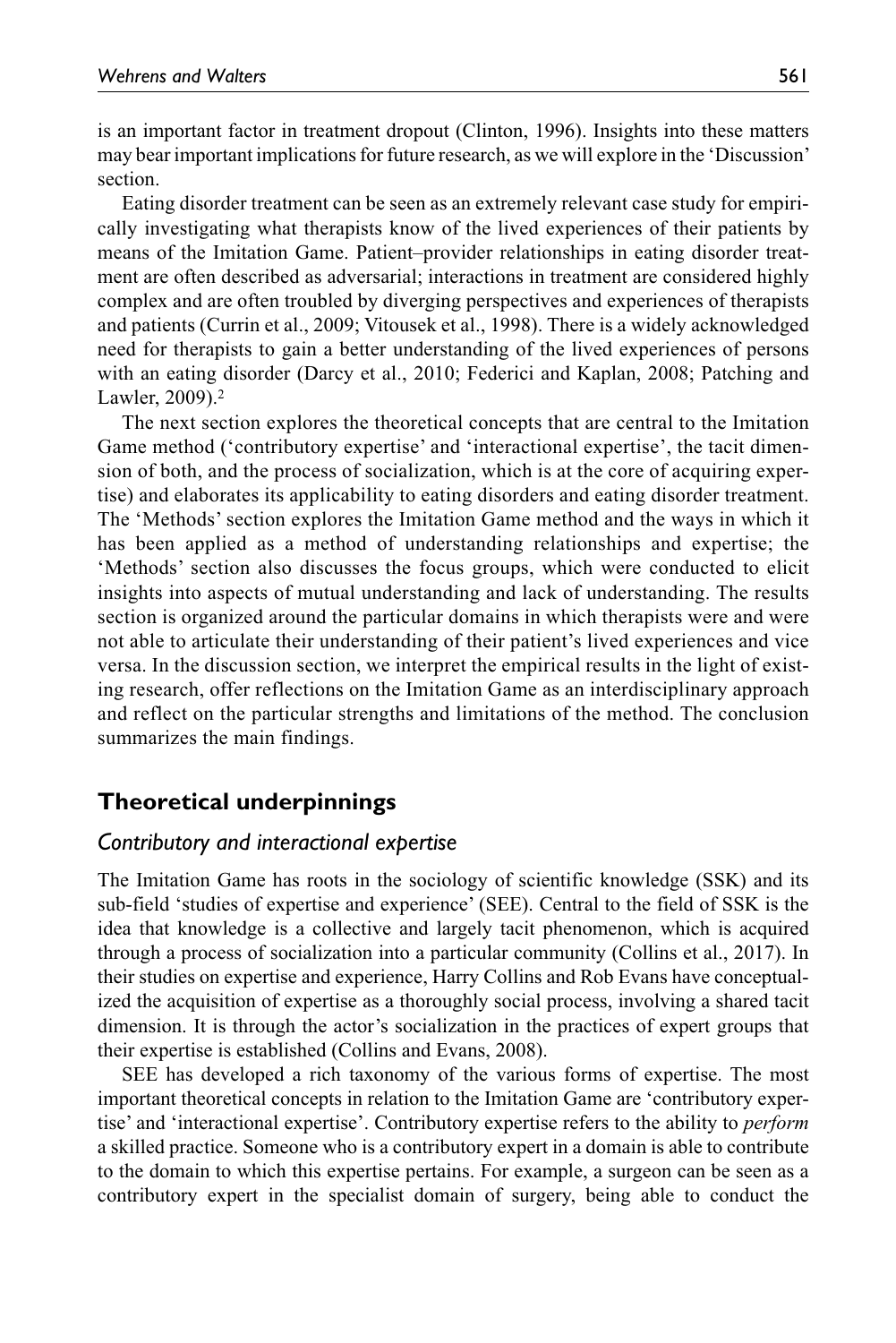specific, specialist tasks that belong to this domain. This ability requires both extensive formal knowledge *and* shared tacit knowledge.

Interactional expertise refers to expertise in the language of a specialization in the absence of expertise in its practice. This also requires a degree of enculturation into the expert group but not necessarily requiring full-blown immersion (Collins and Evans, 2008). Persons spending a significant amount of time within a group of contributory experts, becoming 'socialized', may be able to learn the language pertaining to the (contributory) expertise of this group, even without being able to contribute directly to this domain. Building on the surgeon example, an ethnographic researcher could develop interactional expertise in surgery through long-term observations. The ethnographer would be able to understand the tacit components and experiences of surgeons, the nuances in their work, without being able to actually complete a (successful) surgery.

The concepts of contributory and interactional expertise offer an interesting new conceptualization of both the lived experiences of chronically ill patients and of therapeutic work. Those with a chronic illness or condition have developed the tacit knowledge necessary to deal with their illness in daily life. They 'contribute' to this domain in various ways, such as acting on subtle bodily cues and testing out disease management strategies. Similarly, the ability of health-care professionals to understand the lived experiences of these patients can be conceptualized in terms of interactional expertise: while many professionals do not have the same actual experiences and do not have to *act* on this illness the way patients do, they, nevertheless, need to be able to *understand* the tacit components and experiences of their patients.

In a similar sense, these concepts allow us to explore therapeutic work in terms of contributory expertise as well. Therapeutic work does not only consist of propositional knowledge but also has a tacit, experience-based component (i.e. therapists exchanging tips on how to approach particular patients, what to say or not to say, how to behave, etc.). Although patients may have developed some understanding of these aspects of therapeutic work through their sustained interactions (i.e. 'interactional expertise'), they do not have the experience of doing therapeutic work themselves (i.e. they do not have contributory expertise in this domain).

Based on this framework, it is clear that both patients and therapists have developed experiential knowledge (in 'living with an eating disorder' and in 'providing therapy'). Both can be conceptualized as forms of 'contributory expertise'. Through their sustained interactions in the therapeutic encounter, both therapists and patients become 'socialized' into each other's community (the assumption being that the therapist becomes more socialized into the eating disorder community than the patient as the main focus of the relationship is to help the patient recover and manage an eating disorder). The Imitation Game allows for an investigation into the extent in which therapists and patients developed an understanding of each other's experiential knowledge.

## *Eating disorders: complicated relationships and 'irrational' experiences?*

Such mutual understanding is a particularly relevant topic for eating disorder treatment. Eating disorder patients perceive therapists to be unable to understand what the disorder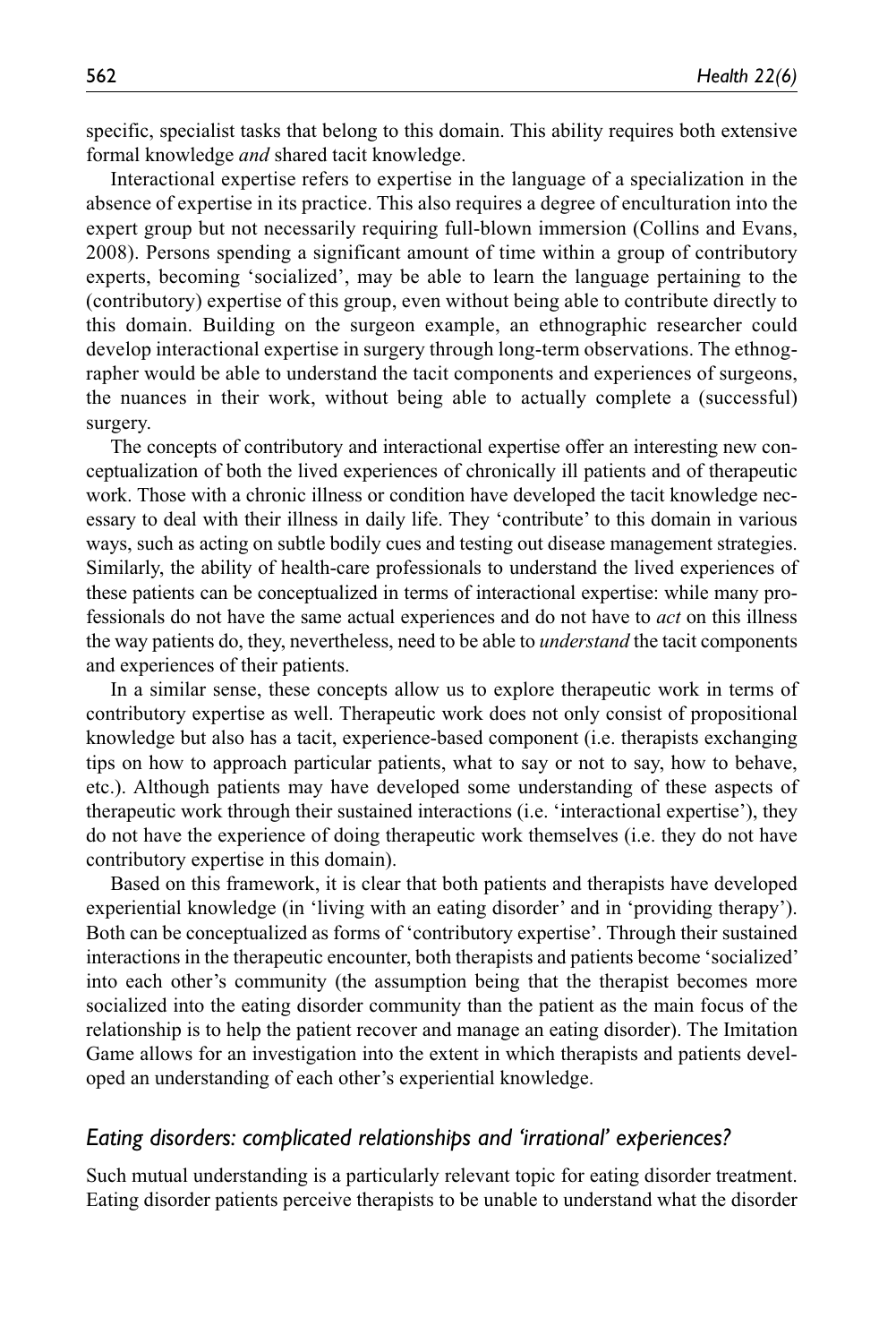means in their lived experiences (Dawson et al., 2014); such understanding has consistently proved to be highly important in how patients perceived the quality of their treatment (De La Rie et al., 2008). When this understanding is missing, it often leads to discontent, frustration and detrimental effects on how treatment is perceived (Darcy et al., 2010; Dawson et al., 2014).

A range of critical feminist and discourse analytic studies have pointed to a further complication. Within therapeutic encounters, the lived experiences of those with an eating disorder are often depicted as *symptomatic* of the illness, thereby neglecting and trivializing them a priori (Bell, 2009; Gooldin, 2008; Lester, 1997). This vein of scholarship has been persistent and persuasive in contextualizing (and problematizing) why the relationships between therapists and patients in eating disorder treatment are often perceived as adverse. Developing and testing ways, such as the Imitation Game, for therapists to understand the lived experiences of those with an eating disorder has the potential to improve eating disorder care and the relationships between patients and therapists.

### *Explanatory models of illness*

Feminist literature on eating disorders elucidates that the lived experiences of persons with an eating disorder are not simply the irrational expressions of various individuals but form a coherent frame of sense-making processes that need to be understood in their social and cultural context (Bordo, 1997; King, 2004; Malson, 2004). Simply dismissing such experiences as irrational expressions of the illness is likely to be extremely problematic in terms of establishing a workable therapeutic relationship. Instead, it becomes more important to understand such – often shared – systems of understanding.

A useful theoretical framework for this purpose is provided by Fox et al. (2005), who built on Kleinman's concept of *explanatory models*, understood as narrative frameworks used by lay and professional people to make sense of disease. This concept enables us to understand the lived experiences of patients as a 'lay construction of an illness grounded firmly in the experiential and contextual reflections of [its] participants' (Fox et al., 2005: 963). Such lay constructions emerge 'as a coherent system of understanding, grounded in […] shared experiences […], as opposed to externally-imposed models of disease' (Fox et al., 2005: 965). The notion of 'explanatory models' provides a frame for understanding differences between medical understandings of eating disorders and the experiences of patients, while sensitizing us to the need for therapists to acquire understanding of the explanatory models constructed by their patients.

The notion of 'explanatory models' clearly resonates with the concepts of 'contributory' and 'interactional expertise'. Together, they emphasize two important points. First, the lived experiences of persons with an eating disorder should not be read as irrational expressions of the illness but need to be understood as sense-making processes. Second, these experiences and sense-making processes are not (only) individual but often shared through socialization.

When taking these points together, they harbour important implications for both professionals and researchers. Professionals are encouraged to *acquire a frame of reference*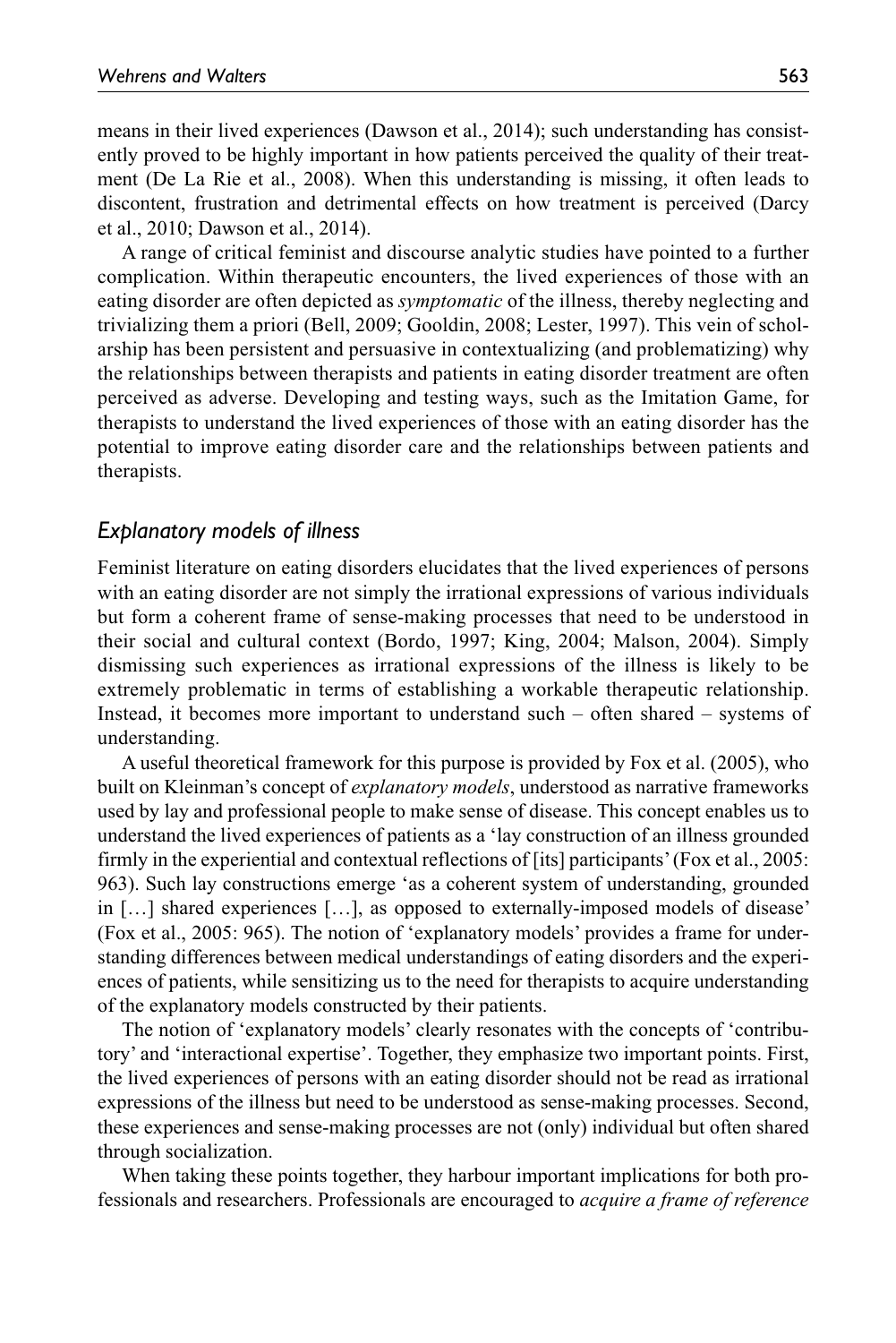that can help them understand the experiences of persons with eating disorders (cf. Vitousek et al., 1998). For researchers, the implication is that investigating whether professionals are able to acquire such frames becomes an important empirical topic. The remainder of this article focuses on the results of an empirical study in which this topic was investigated through the utilization of the novel Imitation Game method.

# **Methods**

The history of the Imitation Game can be traced back to the Turing (1950) test for artificial intelligence. More recently, it was developed as a social science research method to compare what different social or cultural groups know about each other (Evans and Collins, 2010). As outlined in the introduction, the Imitation Game is a blinded, computer-based experiment with three distinctive roles:

- Judge: developing experience-based questions as member of a particular social/ cultural group;
- NP: drawn from the same group, answering these questions naturally, from the experiences of being a member of this group;
- Pretender: not coming from this group but trying to formulate a plausible answer by *pretending* to be a member of this group (Collins and Evans, 2014).

What follows is a recursive cycle in which the two participants (Pretender and NP) formulate answers, which are evaluated by the Judge, who formulates a new question, which is sent to both participants again. Judges formulate their own questions.

Two different Imitation Game set-ups were used. In 'Set-up 1', the roles of Judge and NP were played by persons with an eating disorder. Therapists were playing the role of Pretender: they were asked to answer the questions they received *as if they had an eating disorder themselves*. In 'Set-up 2', therapists played the role of Judge and NP. Patients were playing the role of Pretender: in this set-up, they were answering questions regarding experiences of therapists in providing care *as if they were therapists themselves*.

Because the goal of the Judge is to identify the Pretender, it was emphasized that Judges should try to think of questions they regarded to be particularly informative about their own experiential knowledge (i.e. regarding their experiences with an eating disorder or their experiences as a therapist treating those with an eating disorder). The two designs of the method aim to provide insights into how well *therapists* are able to understand the experiential knowledge of their patients and how well *patients* are able to understand the experiential knowledge of their therapists. Figures 1 and 2 show how the Imitation Game has been utilized.

In total, 12 Imitation Games were played in one afternoon session, with a total of 14 participants (8 persons with an eating disorder and 6 therapists), ranging on average 90minutes per game. The data produced by these games (automatically recorded by specialized software) consisted of the full dialogues (Judges' questions, Pretender and NP' answers, the Judges' decisions and their rationale for the decision). The games were conducted on laptops set up in one large room in the centre.<sup>3</sup>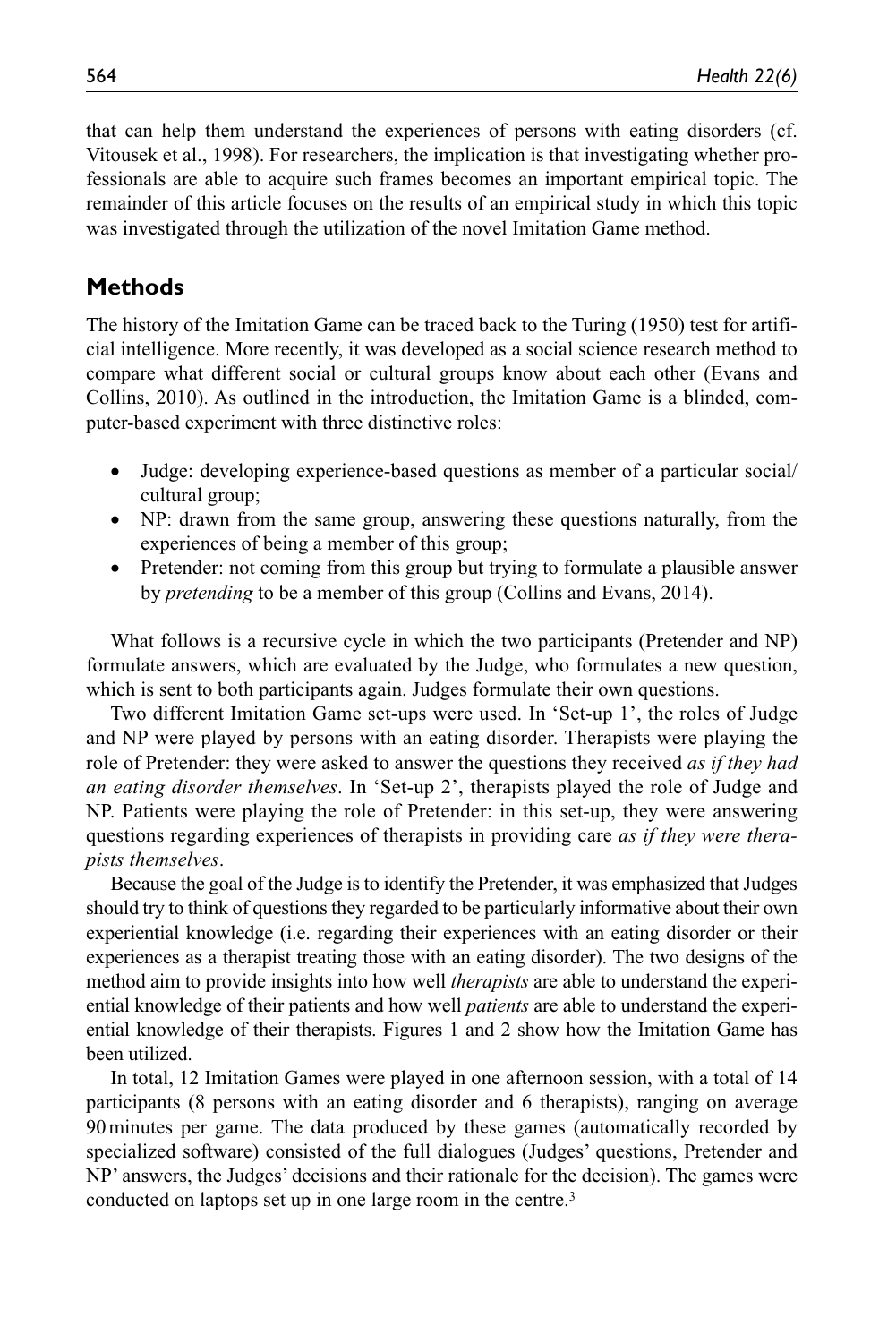

**Figure 1.** Imitation Game set-up with patient as Judge.



**Figure 2.** Imitation Game set-up with therapist as Judge.

Although the developers of the Imitation Game have emphasized the quantitative potential of the method (Collins and Evans, 2014), the way in which we apply the method is methodologically most closely linked to an interpretative qualitative research approach. It is tied to phenomenological approaches through its emphasis on the lifeworld and experiential knowledge, as well as harbouring characteristics of ethnographic research through its focus on the 'culture' of the 'contributory experts'. In addition, there is a clear similarity to participatory research approaches (as it is the Judges rather than the researchers who develop the questions).

# *Other methods*

In order to generate additional qualitative insights into aspects of understanding and to elaborate on the results of the Imitation Games, three focus groups were organized immediately after the Imitation Games. First, two separate focus groups were organized (one for patients and the other for therapists). The first focus group was coordinated by a therapist working as an 'experience worker'.4 The first author coordinated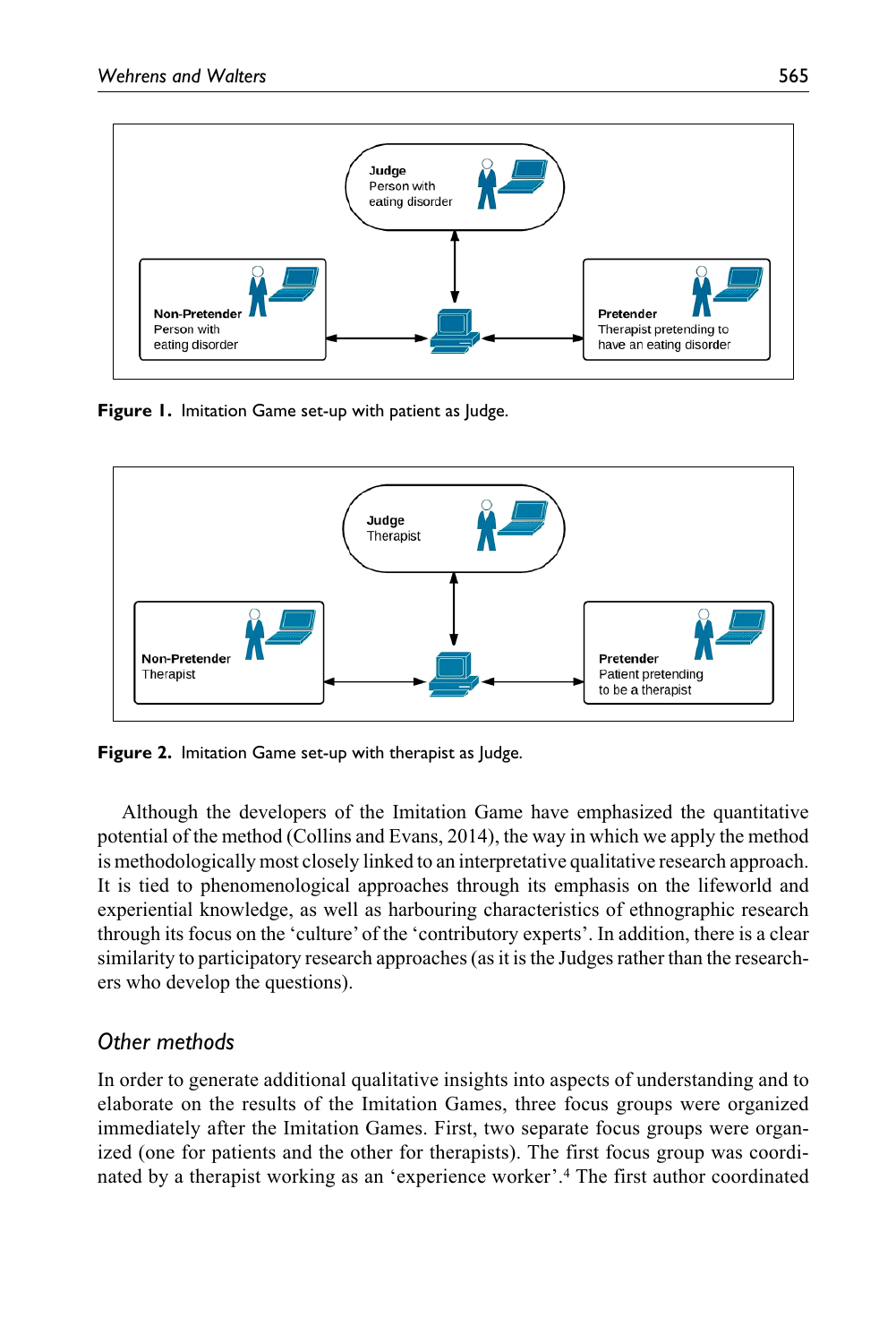| Participation<br>number | Age at research<br>(years) | Type of<br>treatment | Duration of<br>ED (years) | Diagnosis        |
|-------------------------|----------------------------|----------------------|---------------------------|------------------|
| IG <sub>2a</sub>        | 23                         | Outpatient           | 9                         | Bulimia nervosa  |
| IG 2b                   | 22                         | Outpatient           | 7                         | <b>EDNOS</b>     |
| IG 4a                   | 24                         | Outpatient           | 6                         | Bulimia nervosa  |
| IG 4b                   | 26                         | Outpatient           | 3                         | <b>EDNOS</b>     |
| IG <sub>6</sub>         | 36                         | Outpatient           | 15                        | Anorexia nervosa |
| IG 8                    | 22                         | Outpatient           | 5                         | <b>EDNOS</b>     |
| $IG$ 10                 | 29                         | Outpatient           | 2                         | Anorexia nervosa |
| IGI2                    | 27                         | Outpatient           | 13                        | <b>EDNOS</b>     |

**Table 1.** Participating patients: age, type of treatment and details of eating disorder.

ED: eating disorder; EDNOS: eating disorder–not otherwise specified.

the therapist focus group. Both focus groups had a length of approximately 45minutes. They consisted of 8 and 6 participants. After these separate focus groups, a combined focus group (14 participants) of approximately 1 hour was held. All focus groups were recorded and transcribed verbatim.

The focus groups were semi-structured around the following themes: experiences with the game, motivations behind the questions asked as Judges, strategies for answering questions as pretenders and general suggestions about the method. The joint focus group focused on facilitating discussion among both groups of participants, in order to generate participant explanations for why understanding each other's experiences was perceived as challenging or easy.

### *Research context*

This study took place in a specialist centre for eating disorder treatment in the Netherlands. The centre offers outpatient treatment and part-time treatments, both on individual and group levels. The therapists involved in this centre all had long-term, specialized knowledge in the treatment of eating disorders. In total, six therapists (one male and five female therapists) and eight persons diagnosed with an eating disorder (all female) participated in the research. Tables 1 and 2 provide more detailed information about the most important characteristics of both groups.

Participants have been recruited by means of various information flyers provided to them by therapists (the flyers were developed together with the centre) and by means of informal communication.

### *Ethics*

Research ethics formed an important part of the study. Ethical approvals have been obtained at the relevant ethical review committee.5 The experience worker informally assessed which participants would be suitable to participate. Only persons involved in the outpatient programme of the centre could participate. Much care was taken to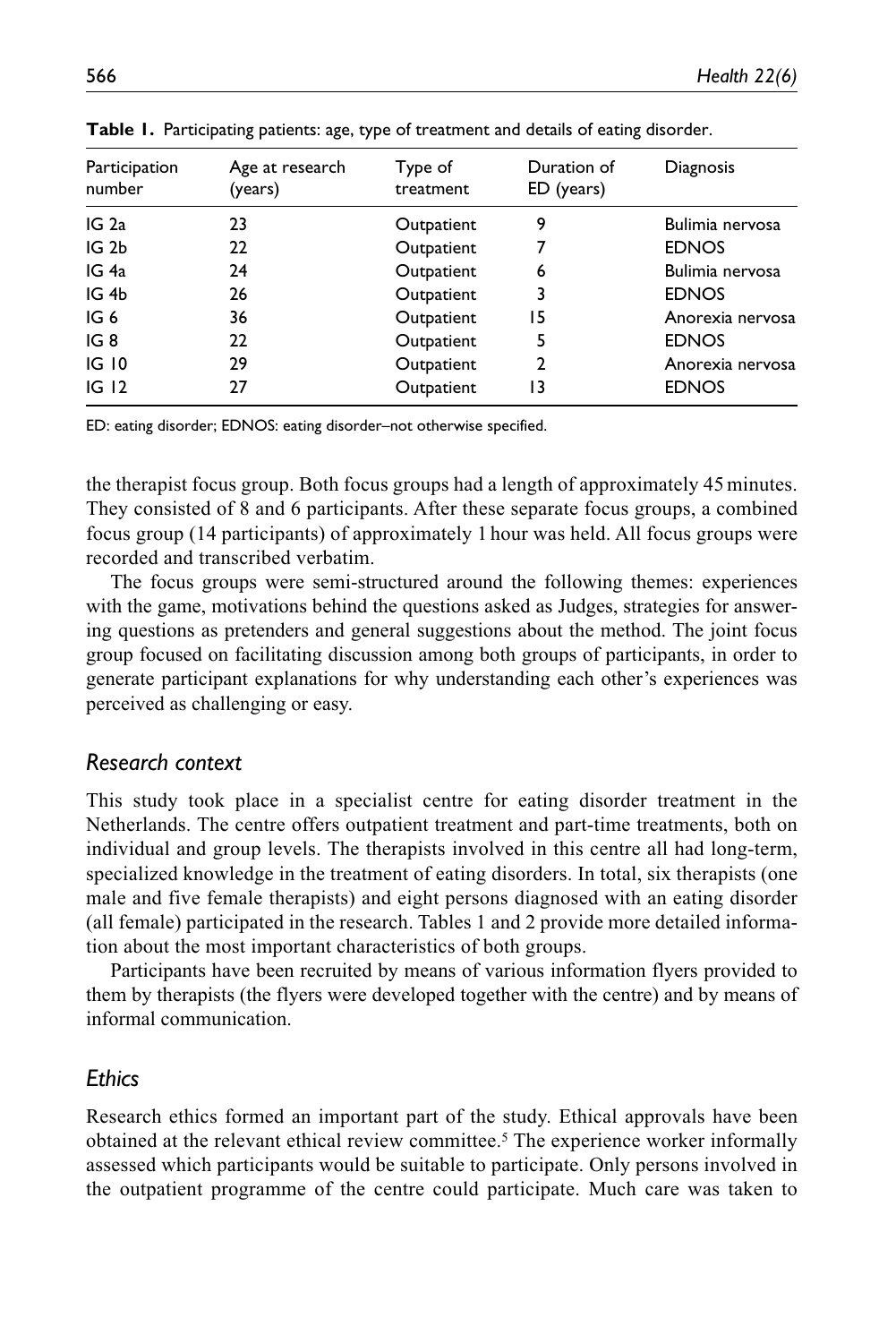| Participation<br>number | Age at<br>research<br>(years) | Work history<br>in mental health<br>care (years) | Work history in<br>ED treatment<br>(years) | Previous<br>diagnosis<br>of ED |
|-------------------------|-------------------------------|--------------------------------------------------|--------------------------------------------|--------------------------------|
| G                       | 38                            | 12                                               | 12                                         | No                             |
| IG <sub>3</sub>         | 42                            | 17                                               | 14                                         | No                             |
| IG <sub>5</sub>         | 55                            | 25                                               | 25                                         | No                             |
| IG 7                    | 51                            | 32                                               | 20                                         | No                             |
| IG9                     | 52                            | 14                                               | 3                                          | No                             |
| G                       | 41                            | 12                                               | 12                                         | No                             |
|                         |                               |                                                  |                                            |                                |

**Table 2.** Participating therapists: age and details of work experience.

ED: eating disorder.

ensure informed consent: all participants have been informed thoroughly in advance about the aims and methods of the research. The voluntary character of participation has also been stressed. All participants were over 18 years of age. All data have been anonymized.

# *Analytical procedure*

A thematic content analysis (Guest et al., 2012) was conducted by the first author. All material (the Imitation Game dialogues and focus groups) has been coded in three substantive steps. No distinction was made between Imitation Game analysis and focus group coding process to allow for comparability of the results. A process of *open coding* allowed for a line-by-line analysis of all transcripts. The process of *axial coding* then enabled a more detailed investigation into the main themes that were emerging from these transcripts (e.g. 'dealing with weight changes'). Finally, the process of *selective coding* allowed for establishing an order and relation between these main themes (e.g. 'dealing with weight changes' as a sub-theme of 'fear of losing control'; Mortelmans, 2007). The emerging themes were discussed between the two authors until consensus was reached. The analysis was done inductively, although theoretical insights were used as 'sensitizing concepts' (Mortelmans, 2007). The research was conducted in Dutch. All quotes have been translated by the first author and checked by the second author, who is a native English speaker.

# **Results**

The thematic analysis led to the identification of various domains in regard to patient's and therapist's understanding and lack of understanding of each other's experiences. The inductively identified domains have been categorized along two axes: 'therapist–patient' and 'showing knowledgeability–lacking knowledgeability' (of each other's experiences), drawing on material from the Imitation Games and the focus groups: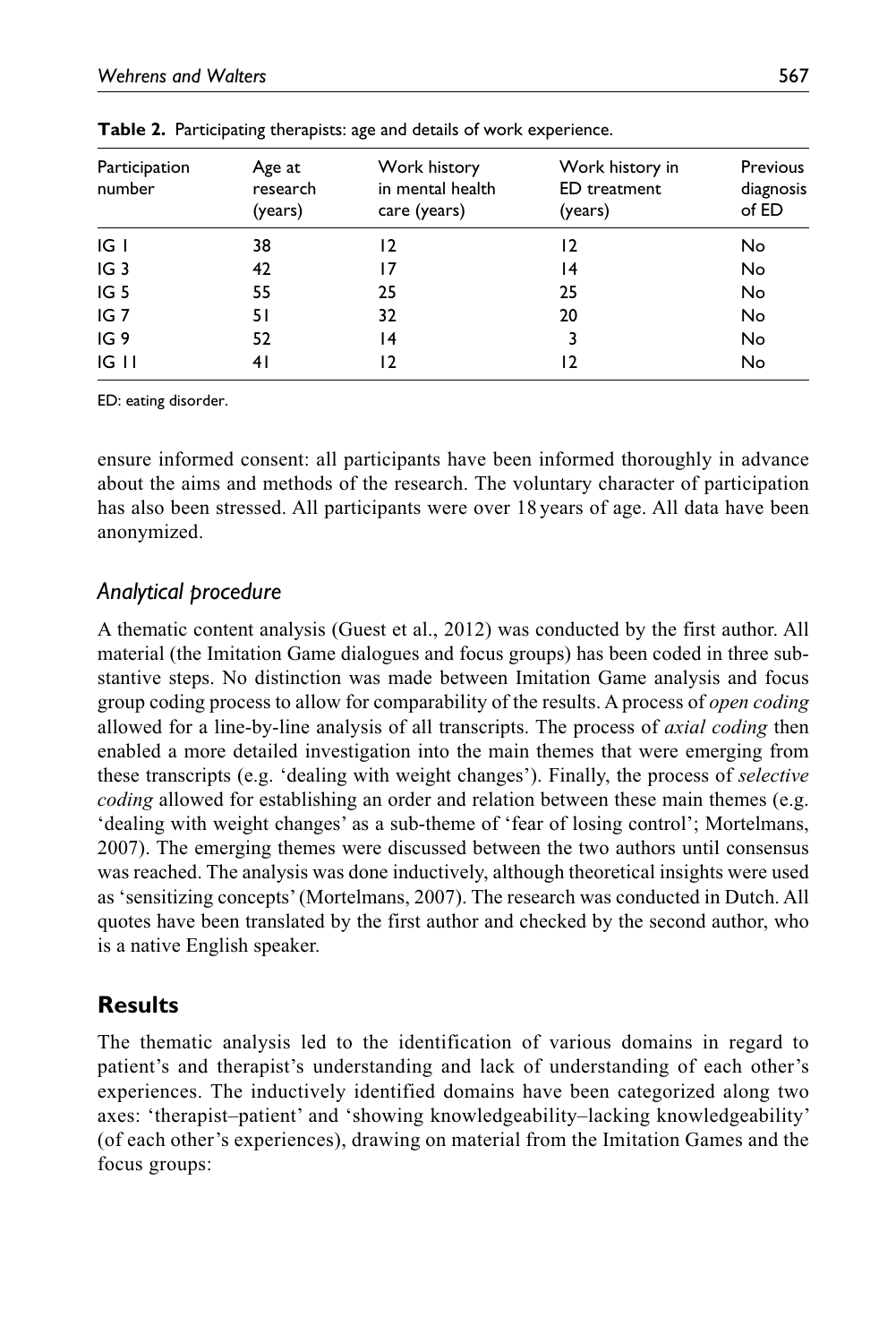| (+) Therapists showing knowledge of<br>patient experiences<br>Domain: fear of losing control<br>Sub-domain: dealing with weight<br>changes<br>Sub-domain: struggling with the<br>unexpected or new | (+) Patients showing knowledge of therapist<br>experiences<br>Domain: dealing with problematic eating<br>habits in therapy                                                                                                                                         |
|----------------------------------------------------------------------------------------------------------------------------------------------------------------------------------------------------|--------------------------------------------------------------------------------------------------------------------------------------------------------------------------------------------------------------------------------------------------------------------|
| (-) Therapists lacking knowledge of patient<br>experiences<br>Domain: conflicting meaning of everyday<br>objects<br>Domain: experiencing eating disorder as<br>'part of the self'                  | $(\neg)$ Patients lacking knowledge of therapist<br>experiences<br>Domain: 'Over-rationalized'<br>(i.e. protocol-based, systematic)<br>perception of therapeutic work<br>Sub-domain: emotional labour<br>Sub-domain: negotiating autonomy<br>Sub-domain: tinkering |

# *Therapists showing knowledge of patient experiences*

Therapists convincingly expressed knowledge of the patient experience in several domains. The *fear of losing control* was one overarching theme. Therapists recognized that the fear of losing control is a key underlying experience for many patients with an eating disorder. This fear of losing control becomes clear in two sub-domains (dealing with weight changes and struggling with the unexpected or new).

The first sub-domain is about *dealing with weight changes*:

| <b>OUESTION</b><br>OF JUDGE<br>(Patient):                                             | NON-<br><b>PRETENDER</b><br><b>ANSWER</b><br>(Patient):    | <b>PRETENDER</b><br><b>ANSWER</b><br>(Therapist):                                                                                                                                                                            | <b>JUDGE'S</b><br>DECISION: <sup>a</sup>  | <b>RATIONALE</b><br><b>PROVIDED BY</b><br><b>JUDGE ABOUT</b><br>THE DECISION:                                                                                                   |
|---------------------------------------------------------------------------------------|------------------------------------------------------------|------------------------------------------------------------------------------------------------------------------------------------------------------------------------------------------------------------------------------|-------------------------------------------|---------------------------------------------------------------------------------------------------------------------------------------------------------------------------------|
| How do<br>you feel,<br>when you<br>are gaining<br>weight<br>during your<br>treatment? | OH GOD!<br>Terrible, dirty,<br>fat, ugly, and<br>inferior. | Very up-and-down<br>sometimes I am<br>happy, because I am<br>then conquering my<br>eating disorder, but<br>mostly I feel scared.<br>Scared that the<br>weight gain won't<br>stop and I'll turn into<br>a big fat $pi \ldots$ | Non-<br>Pretender<br>is the<br>Pretender. | It does feel very<br>up-and-down<br>when you gain<br>weight. On<br>the one hand.<br>you are happy<br>because it is part<br>of recovery. But<br>gaining weight<br>remains scary. |

Excerpt from Imitation Game 1.

a The Judge compares the two, anonymous, answers and decides whether 'answer 1' or 'answer 2' comes from the Pretender. In this case, the 'incorrect' identification means that the Judge chose the 'Non-Pretender' (NP) answer as the answer coming from the Pretender.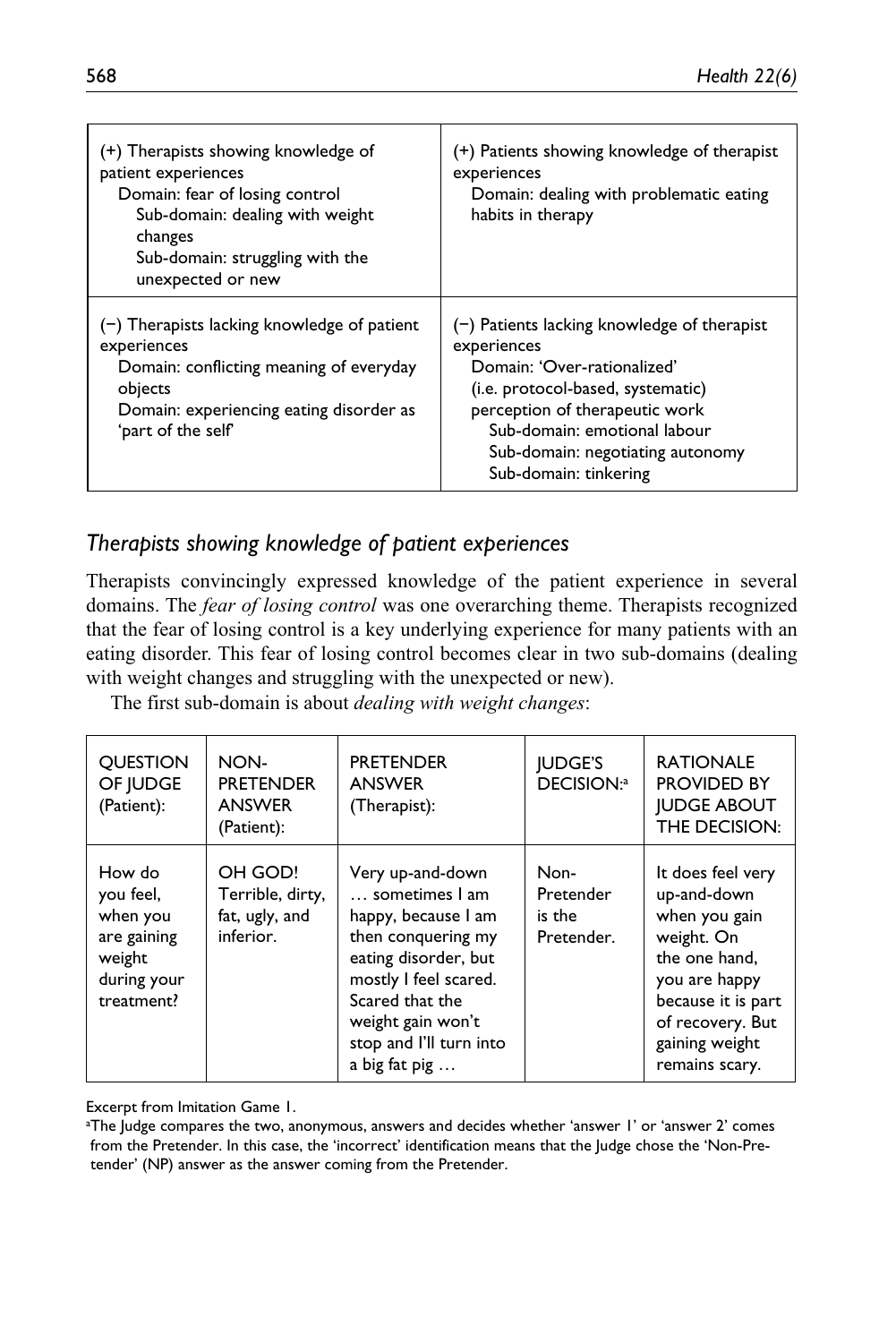This excerpt shows the therapist's ability to express the ambivalent experiences of the patient in relation to gaining weight during treatment: perceiving it as something good but, nonetheless, scary. Furthermore, the therapist recognizes that this patient's primary fear is not the weight gain per se but the fear of *not being able to control* this weight gain.

The second sub-domain can be labelled 'struggling with the unexpected or new'. Many questions of patient Judges focused on experiences of unusual or new events, such as going on vacation or joining in for Christmas dinner. Fear of losing control is also of great concern. The excerpt below illustrates how one therapist is able to convincingly express this (i.e. the answer is recognized as valid by the Judge):6

| <b>OUESTION</b><br>OF JUDGE<br>(Patient):                            | NON-<br><b>PRETENDER</b><br><b>ANSWER</b><br>(Patient):                                                                                                                                                                                                                                        | <b>PRETENDER</b><br><b>ANSWER</b><br>(Therapist):                                                                                                                                                                                     | <b>JUDGE'S</b><br>DECISION:               | <b>ARGUMENTATION</b><br>PROVIDED BY<br><b>JUDGE ABOUT</b><br>THE DECISION:                                                       |
|----------------------------------------------------------------------|------------------------------------------------------------------------------------------------------------------------------------------------------------------------------------------------------------------------------------------------------------------------------------------------|---------------------------------------------------------------------------------------------------------------------------------------------------------------------------------------------------------------------------------------|-------------------------------------------|----------------------------------------------------------------------------------------------------------------------------------|
| What are<br>you scared<br>of on<br>vacation or<br>in a new<br>place? | That I am going<br>to feel inferior.<br>I am scared that<br>there will be<br>people that will<br>bulldoze me,<br>which will make<br>me feel sad, ugly,<br>and like a failure.<br>This can be when<br>I have the idea<br>that someone is<br>prettier or very<br>self-confident<br>(overruling). | Especially that<br>everything<br>is different<br>and I don't<br>know what<br>to expect,<br>when we will<br>eat, if there<br>is even food<br>that I can eat,<br>who will be<br>present during<br>the meals<br>those kind of<br>things. | Non-<br>Pretender<br>is the<br>Pretender. | An eating disorder is<br>mainly about having<br>control, and not so<br>much about feeling<br>inferior. This only<br>comes later. |

Excerpt from Imitation Game 1.

This excerpt provides another example of a therapist expressing understanding of the lived experiences of this patient: for the patient, the fear of situations and experiences out of their control is frequently perceived as the most frightening aspect of dealing with a new situation. The review by the patient Judge affirms this concern.

# *Therapists lacking knowledge of patient experiences*

Our research has revealed the domains in which therapists faced difficulties in convincingly expressing knowledge of patient experiences. These two domains were identified: *conflicting meanings of everyday objects* and *the eating disorder as 'part of the self'.* The *conflicting meanings of everyday objects* can be seen in the following excerpt from the joint focus group; the therapists and patients reflected on how a therapist provided a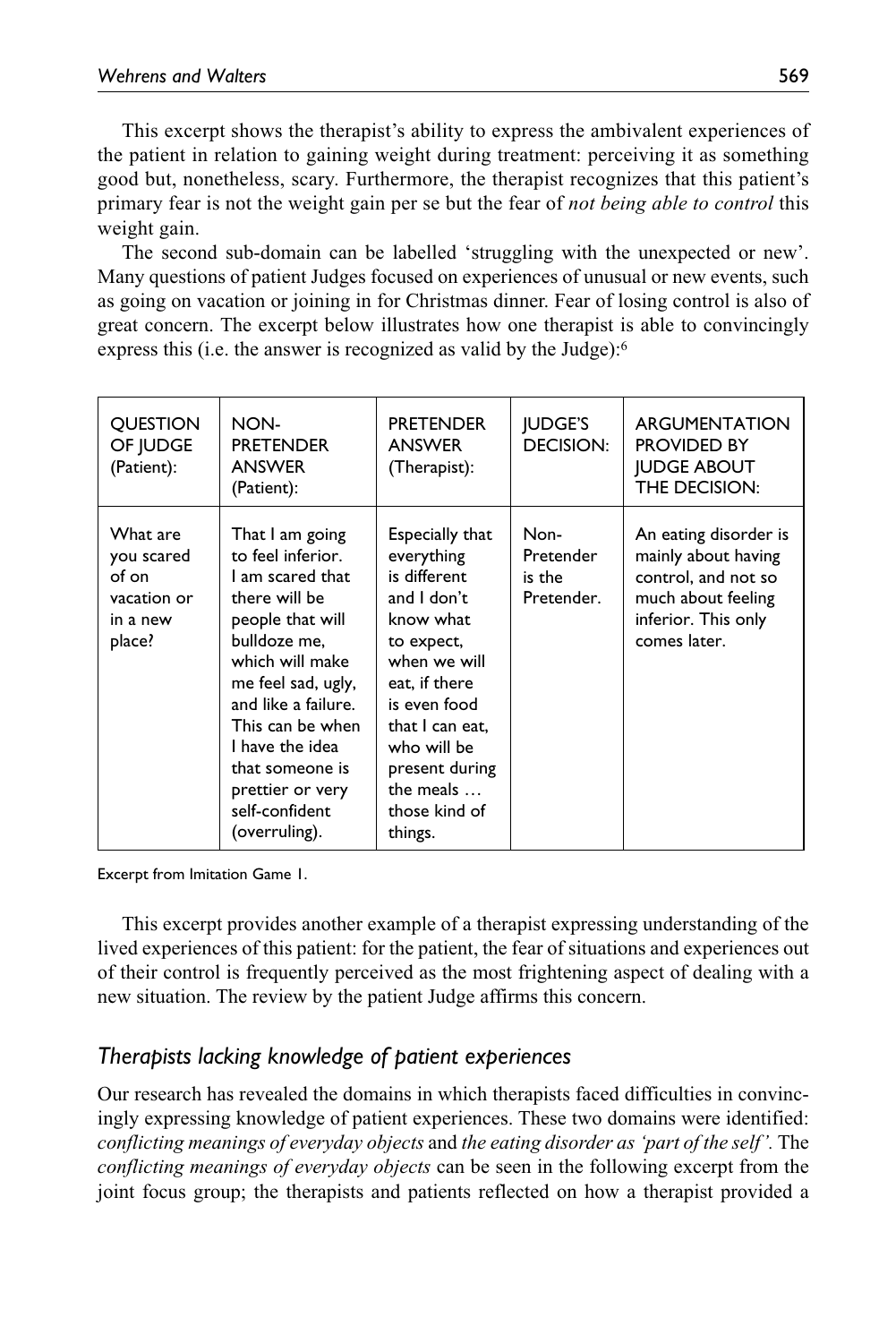rather surprising answer about the 'functionality' of a mirror in one of the Imitation Games:

(Discussion leader 1): What was also remarkable was that many questions were asked about 'what does it do [with you] when you look into the mirror?', 'how does that feel?', and those kinds of questions (…)

(Patient 1, addressing therapists in a rather sarcastic voice): Yes, how does that make you feel? (Laughter) The mirror, which was supposedly very functional (ironic emphasis). Who was that? (Loud laughter)

(Therapist 1, reluctantly): I didn't do so well, did I? (Laughs)

(Discussion leader 2): But what was your reasoning then? Why was that question so important for you all?

(Patient 1:) Well,  $(...)$  this is more from my own perspective, but what it does for us (…) for me the mirror greatly influences my day, for example. And also that you can use a mirror for positive ends, making yourself pretty (…) but I also looked in the mirror for a long time to see that I was too fat, so seeking negative affirmations, and that was not from my 'healthy me', but it is a large influence the mirror can have in a given moment. And of course [they are] my thoughts but it is also the burden carried by the mirror. (Excerpt of joint focus group, 12 September 2013)

This excerpt centres on how one of the patients expressed her surprise about a particular answer about mirrors that was given during one of the Imitation Games. The way in which the patient reacted during the focus group and her subsequent elaboration highlight how this particular therapist seemed to lack knowledge about the ambivalent but very large impact that mirrors have for many patients. As well, the elaboration of this patient provided a detailed understanding of the role of this everyday object (the mirror) in her own lived experience.

The second domain in which therapists experienced difficulties is about how patients experience the eating disorder as 'part of the self'. The excerpt below from the focus group with therapists illustrates this:

(Discussion leader): Can you remember more questions from clients of which you all thought 'that is a good question; I had difficulties in answering that one'?

(Therapist 1): Yes: 'what did you find the most difficult to share from the point of view of your eating disorder?'

(Therapist 2): Oh yes, yes, that is a very good question indeed.

(Therapist 1): But it is also a question like … '*from the point of view of your eating disorder*', that is so much … what does that mean then?

(Therapist 2): Yes I also noticed that in the [therapy] sometimes they talk about '*my* eating disorder'. But what is that then? Is that only the part about eating or also all the other shit that accompanies it? They usually only talk about eating. (Therapist focus group, 12 September 2013).

This quote shows how difficult it can be for therapists to understand what a patient means when referring to *their* eating disorder, whether it 'only' refers to eating-related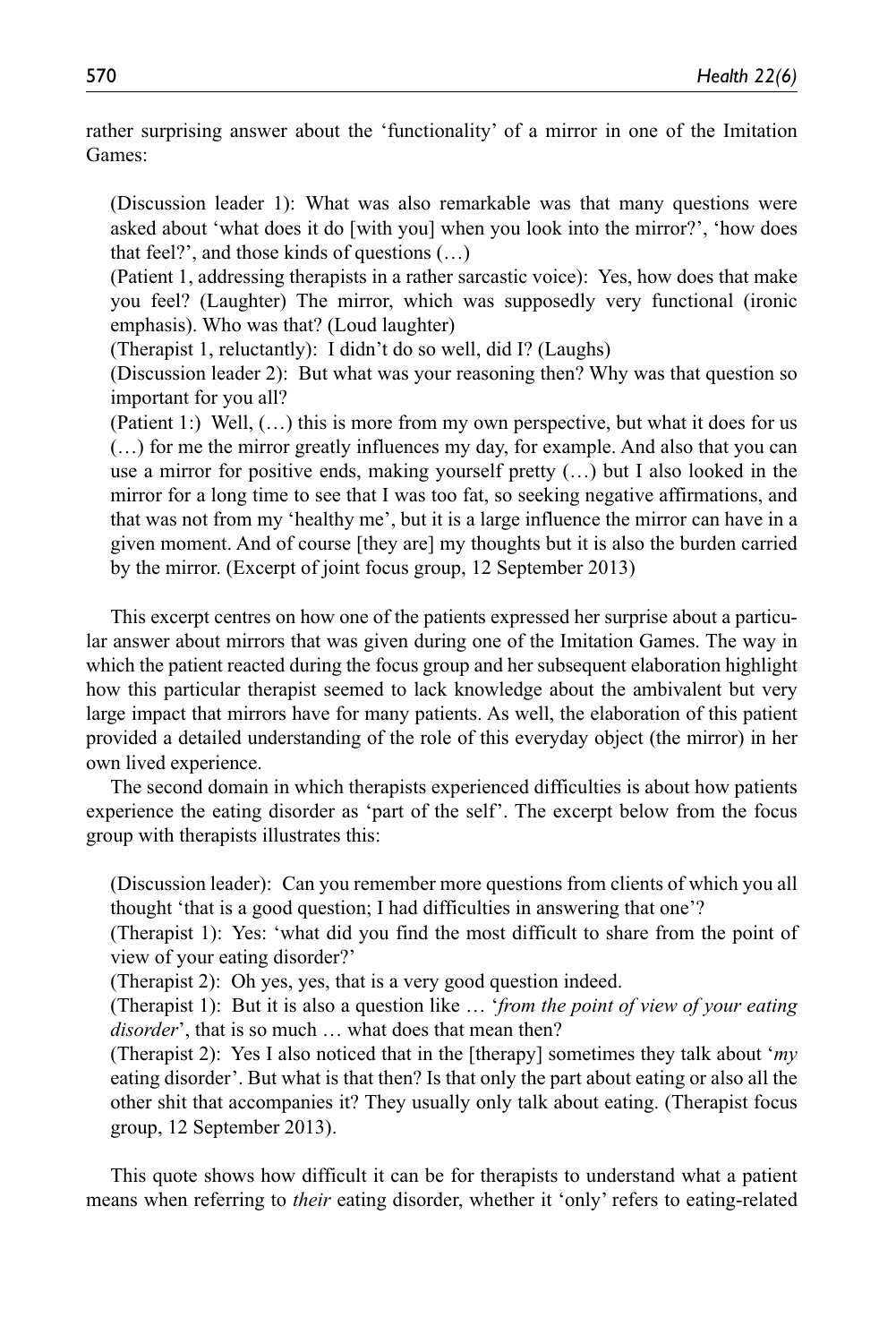matters or whether it is experienced as a broader part of the patient's identity. As the earlier quote concerning the mirror makes clear, patients also view aspects such as 'seeking negative affirmations' (by obsessively looking in the mirror) as part of their identity as someone with an eating disorder.

# *Patients showing knowledge of therapist experiences*

The Imitation Games with therapist Judges revealed the differences in the knowledge of patients and therapists in regard to each other's experiences. Overall, patients found it harder to show knowledge of the experiences of therapists.<sup>7</sup> One domain could be identified in which a patient succeeded in understanding the knowledge and experiences of therapists: *dealing with problematic eating habits in therapy*. The next excerpt discusses how to deal with veganism in therapy:

| <b>QUESTION</b><br>OF JUDGE<br>(Therapist):                                                                                                                       | <b>NON-PRETENDER</b><br><b>ANSWER</b><br>(Therapist):                                                                                                                                                                                                                                                                                                                                                                                                                                                                                                                                                                    | <b>PRETENDER</b><br><b>ANSWER</b><br>(Patient):                                                                                                                                                                                                                                                                                                                                                                                                                                        | <b>JUDGE'S</b><br>DECISION:       | <b>ARGUMENTATION</b><br>PROVIDED BY<br><b>JUDGE ABOUT</b><br>THE DECISION: |
|-------------------------------------------------------------------------------------------------------------------------------------------------------------------|--------------------------------------------------------------------------------------------------------------------------------------------------------------------------------------------------------------------------------------------------------------------------------------------------------------------------------------------------------------------------------------------------------------------------------------------------------------------------------------------------------------------------------------------------------------------------------------------------------------------------|----------------------------------------------------------------------------------------------------------------------------------------------------------------------------------------------------------------------------------------------------------------------------------------------------------------------------------------------------------------------------------------------------------------------------------------------------------------------------------------|-----------------------------------|----------------------------------------------------------------------------|
| A patient<br>tells you that<br>she has been<br>vegan for one<br>year. What<br>do you think<br>of that and<br>how do you<br>deal with<br>this in the<br>treatment? | My first reaction<br>is an alarm bell in<br>the sense that I<br>ask myself if this<br>is related to the<br>eating disorder.<br>If the choice of<br>being a vegan falls<br>in the period in<br>which the eating<br>disorder is active.<br>I will express<br>my knowledge<br>and experience,<br>which is: that this<br>choice is often<br>determined by the<br>eating disorder. In<br>a group or in the<br>clinic, it is difficult,<br>if not impossible,<br>to follow such an<br>eating pattern, and<br>I will elaborate<br>on that. It is also<br>practically not<br>possible because of<br>reactions from the<br>group. | I would continue<br>to ask about<br>the motives<br>in becoming<br>a vegan. Is<br>this from the<br>eating disorder<br>or not? In<br>addition, there<br>are regulations<br>about healthy<br>food and how<br>we do this in<br>[the centre].<br>These basic<br>rules need to<br>be met. The<br>advice to the<br>client would be<br>that this person<br>can become<br>a vegan again<br>after treatment,<br>but then not<br>dictated by the<br>eating disorder<br>(if that was the<br>case). | Pretender<br>is the<br>Pretender. | A very good answer<br>of both. Now I am<br>starting to doubt<br>again      |

Excerpt from Imitation Game 9.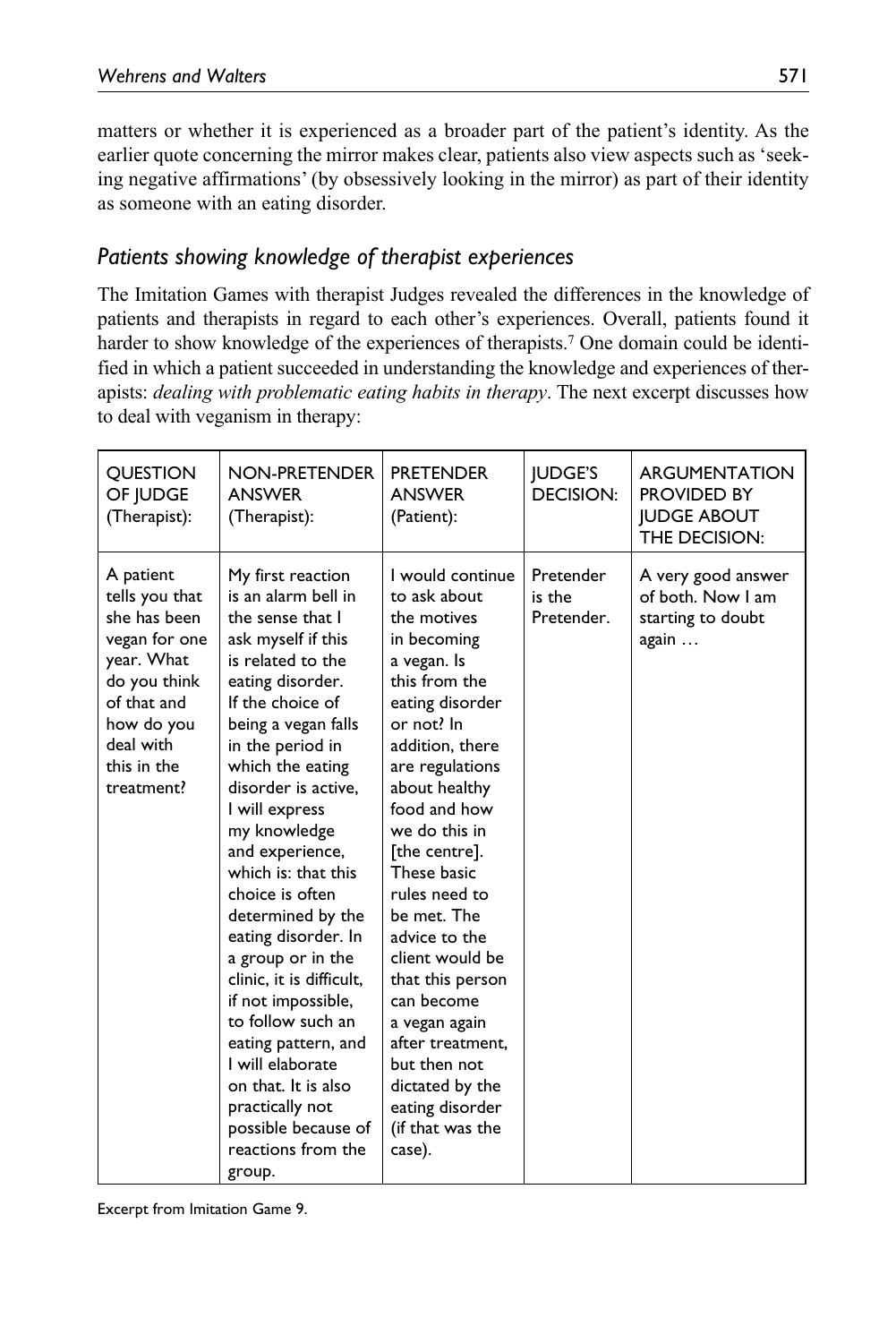The quote shows that the Pretender (patient) was able to communicate a convincing answer to this question; she was able to make the Judge doubtful about the previous choice. This may be because of experiences with other patients (e.g. in treatment groups) trying to 'use' veganism as a strategy for restricting food intake. In the large majority of the cases, however, patients experienced difficulties in understanding the experiences of therapists.

## *Patients lacking knowledge of therapist experiences*

The study revealed one main domain in which patients consistently experienced a lack of knowledge regarding the experiences of therapists: the *over-rationalized image of therapeutic work*. Many patients had a very protocol-based and systematic view of therapeutic work and did not understand the large tacit dimension involved in the daily work of therapists. Within this domain, three sub-domains can be identified: *emotional labour, negotiating autonomy* and *tinkering* (Mol et al., 2010).

An example of *emotional labour* is the considerations that go beyond therapy protocols:

| <b>OUESTION</b><br>OF JUDGE<br>(Therapist):       | NON-<br><b>PRETENDER</b><br><b>ANSWER</b><br>(Therapist):                                                                                                                                                                                                   | <b>PRETENDER</b><br><b>ANSWER</b><br>(Patient):                                                                                                                                | <b>JUDGE'S</b><br>DECISION:       | <b>ARGUMENTATION</b><br>PROVIDED BY<br><b>JUDGE ABOUT THE</b><br>DECISION:                                                                       |
|---------------------------------------------------|-------------------------------------------------------------------------------------------------------------------------------------------------------------------------------------------------------------------------------------------------------------|--------------------------------------------------------------------------------------------------------------------------------------------------------------------------------|-----------------------------------|--------------------------------------------------------------------------------------------------------------------------------------------------|
| How do you<br>start your first<br>intake meeting? | You introduce<br>yourself, explain<br>the purpose of<br>the meeting,<br>how the intake<br>procedure will<br>go, and how long<br>the conversation<br>will take. The<br>goal is to provide<br>clear information<br>and make sure<br>the client is at<br>ease. | l introduce<br>myself, who<br>I am and<br>what I do.<br>and why this<br>conversation<br>is taking<br>place. Next<br>I talk about<br>how the<br>conversation<br>is going to go. | Pretender<br>is the<br>Pretender. | The second response<br>is very businesslike<br>While in the first<br>answer it is also<br>mentioned that you<br>need to make someone<br>at ease. |

Excerpt from Imitation Game 8.

During intake meetings, therapists need to do more than simply discussing the steps of therapy at the centre, such as how to make a patient feel at ease. This more tacit dimension is not recognized by this patient.

The second sub-domain is about *negotiating autonomy.* This is another implicit aspect of therapeutic work that is often missing from the more rationalized view that patients have of therapists, such as when considering hospitalizing a patient: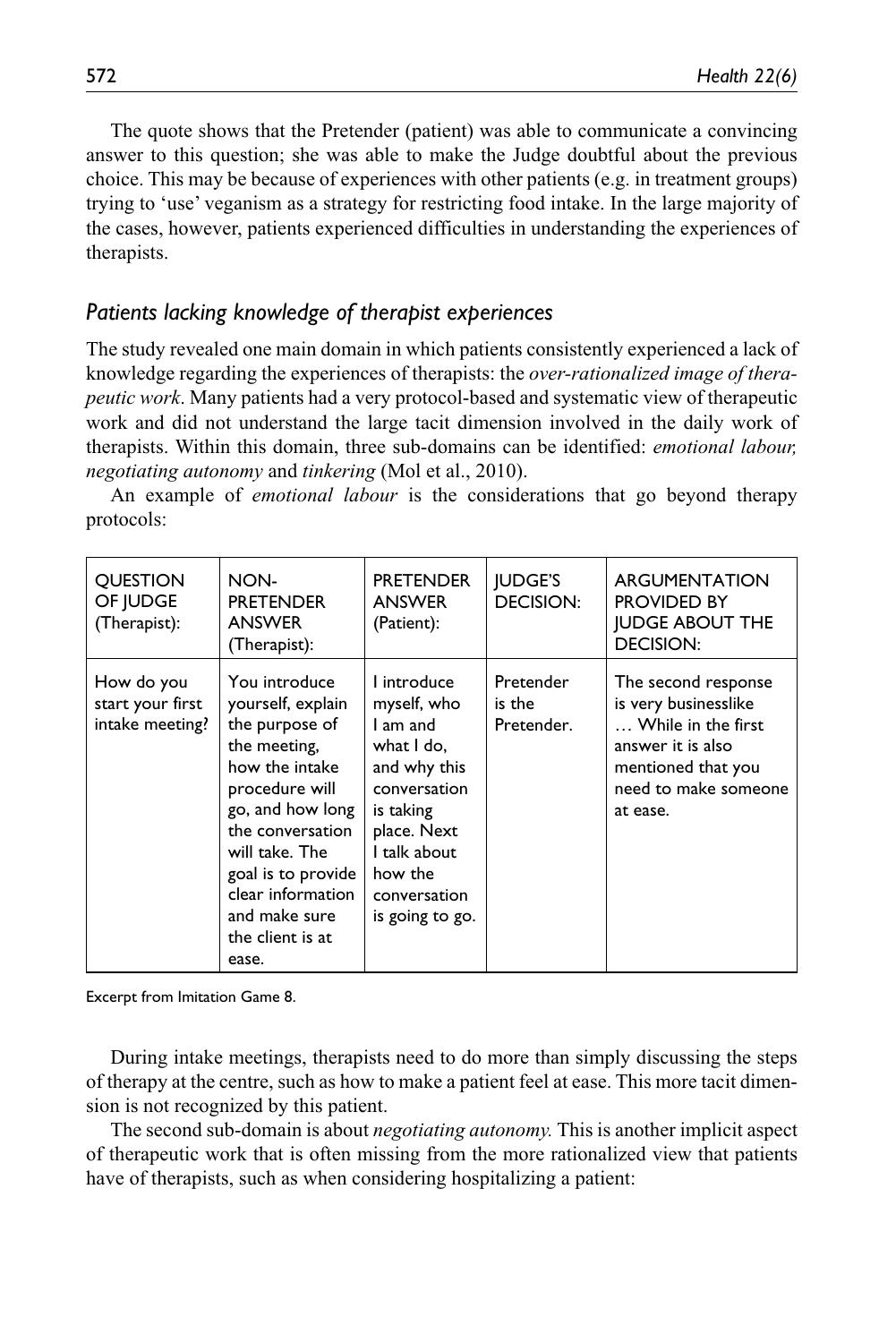| QUESTION<br>OF JUDGE<br>(Therapist):                                                                                                                                                                                                                                                                                                                                                      | NON-<br><b>PRETENDER</b><br><b>ANSWER</b><br>(Therapist):                                                                                                                                                                                                                                                                                                                               | <b>PRETENDER</b><br><b>ANSWER</b><br>(Patient):                                                                                                                                                                                                                                                                                         | <b>JUDGE'S</b><br>DECISION:       | <b>ARGUMENTATION</b><br>PROVIDED BY<br><b>JUDGE ABOUT</b><br>THE DECISION:                                                                                               |
|-------------------------------------------------------------------------------------------------------------------------------------------------------------------------------------------------------------------------------------------------------------------------------------------------------------------------------------------------------------------------------------------|-----------------------------------------------------------------------------------------------------------------------------------------------------------------------------------------------------------------------------------------------------------------------------------------------------------------------------------------------------------------------------------------|-----------------------------------------------------------------------------------------------------------------------------------------------------------------------------------------------------------------------------------------------------------------------------------------------------------------------------------------|-----------------------------------|--------------------------------------------------------------------------------------------------------------------------------------------------------------------------|
| What do you do<br>when someone<br>actually needs to<br>be hospitalized<br>but definitely<br>does not want<br>this? For instance,<br>someone<br>is severely<br>underweight but<br>only willing to<br>come to [the<br>centre] once a<br>week. While as<br>a therapist you<br>know that this<br>is insufficient<br>and this client is<br>actually in need<br>of more intensive<br>treatment? | If someone does<br>not want to be<br>hospitalized,<br>there is no<br>point in pushing<br>it through<br>(exception<br>is an acutely<br>life-threatening<br>situation); I<br>would accept the<br>wish of the client.<br>and work weekly<br>on agreed goals.<br>When there<br>is insufficient.<br>progress in<br>the treatment.<br>more intensive<br>treatment can be<br>considered again. | I would stay in<br>conversation<br>with the client.<br>I would involve<br>people in his or<br>her environment<br>in the treatment<br>and inform<br>them about the<br>seriousness of<br>the problem. I<br>do not accept<br>the wishes of<br>the client. If<br>necessary, I<br>would state that<br>hospitalization is<br>the only option. | Pretender<br>is the<br>Pretender. | The second<br>response is<br>something you<br>exactly should<br>not do, because<br>it doesn't make<br>sense. If someone<br>is not behind the<br>treatment, it is futile. |

Excerpt from Imitation Game 8.

This excerpt shows that therapeutic work is not only based on the 'rational' decision of the therapist (as assumed here by the pretending patient). Instead, therapeutic work is a delicate process of negotiating the patient's autonomy: trying to determine when someone is ready to change while recognizing the patient's autonomy in this change process.

The third sub-domain could be described as *tinkering* (a term coined by Mol et al., 2010, to describe the 'attentive experimentation' done by caregivers in order to adapt to specific situations). Many patients viewed therapeutic work as only protocol based, whereas therapists emphasized the continuous balancing, experimenting and compromising involved in providing therapy. However, an excerpt from the joint focus group reveals how the patient understands therapeutic work:

(Therapist): What did you find hard about pretending to be a therapist? (Patient): I think I tried too hard about … using protocols and fancy terms and such. [...] I really tried to pretend to be someone with a systematic approach. (Joint focus group, 12 September 2013, emphasis added)

It was primarily this strategy of overemphasizing the systematic approach that revealed most patients as pretenders. While patients had some knowledge of the work of therapists, they did not have a 'feel' for it.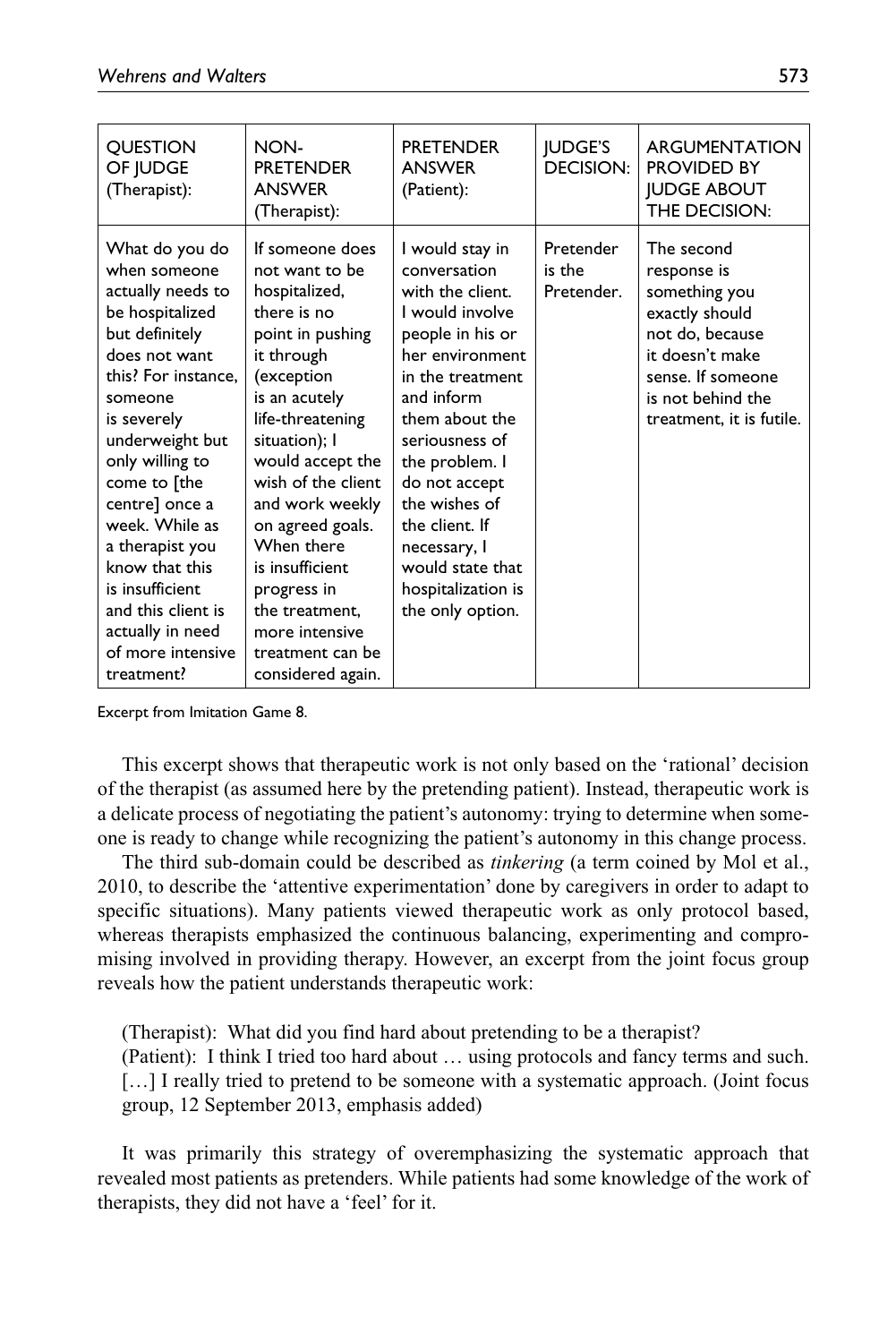In sum, there are many implicit aspects of how therapists experience their work that are not well understood by patients. In contrast, therapists were able to express knowledge of particular aspects of the lived experiences of those with an eating disorder (the fear of losing control) but had difficulties in relation to more subtle aspects (the conflicting meanings patients experienced in objects such as mirrors or the identification of the eating disorder as 'part of the self').

# **Discussion**

This research investigated the ways in which patients and therapists involved in eating disorder treatment were or were not knowledgeable of each other's experiences. The Imitation Game was a valuable method for unravelling the domains in which such substantive understanding did or did not develop. This discussion interprets the empirical results in the light of existing research on eating disorder experiences and the therapeutic relationship. Given the novel character of the method and the new application of this method to the context of health research, the discussion also reflects on the strengths and limitations of the Imitation Game as an interdisciplinary method.

# *Interpreting the results*

The empirical results resonate with phenomenological literature on eating disorder experiences and with ethnographic accounts on therapeutic work. Both the importance of 'control' and the view that the eating disorder constitutes a 'part of the self' have been noted in previous literature (Rich, 2006; Tiggemann and Raven, 1998; Walters et al., 2015; Warin, 2005). The large tacit dimensions of therapeutic work have also been regularly discussed in ethnographic literature (Mol et al., 2010; Welsh and Lyons, 2001). Most research in the eating disorder field focuses solely on the lack of understanding *therapists* have about the experiences of patients. The results of this study indicate, however, that there are also many aspects in which patients lack understanding of therapist's experiences and the implicit aspects of therapeutic work. This points to important new directions for research; this could include researching how such differences in understanding contribute to the complicated relationships between therapists and patients and whether increased insights into the tacit dimensions of therapeutic work can lead to improved mutual understanding and, ultimately, better outcomes for both the patients and their therapists.

## *The Imitation Game and interdisciplinarity*

The complex nature of many health problems, including eating disorders, necessitates interdisciplinary approaches. When exploring health concerns such as eating disorders, it is important to utilize concepts, insights and methodological approaches from other fields. While previously used in the sociology of knowledge, the Imitation Game is a useful methodology for exploring patients' and therapists' experiences. Based on this empirical study, two beneficial aspects of applying this novel method can be identified.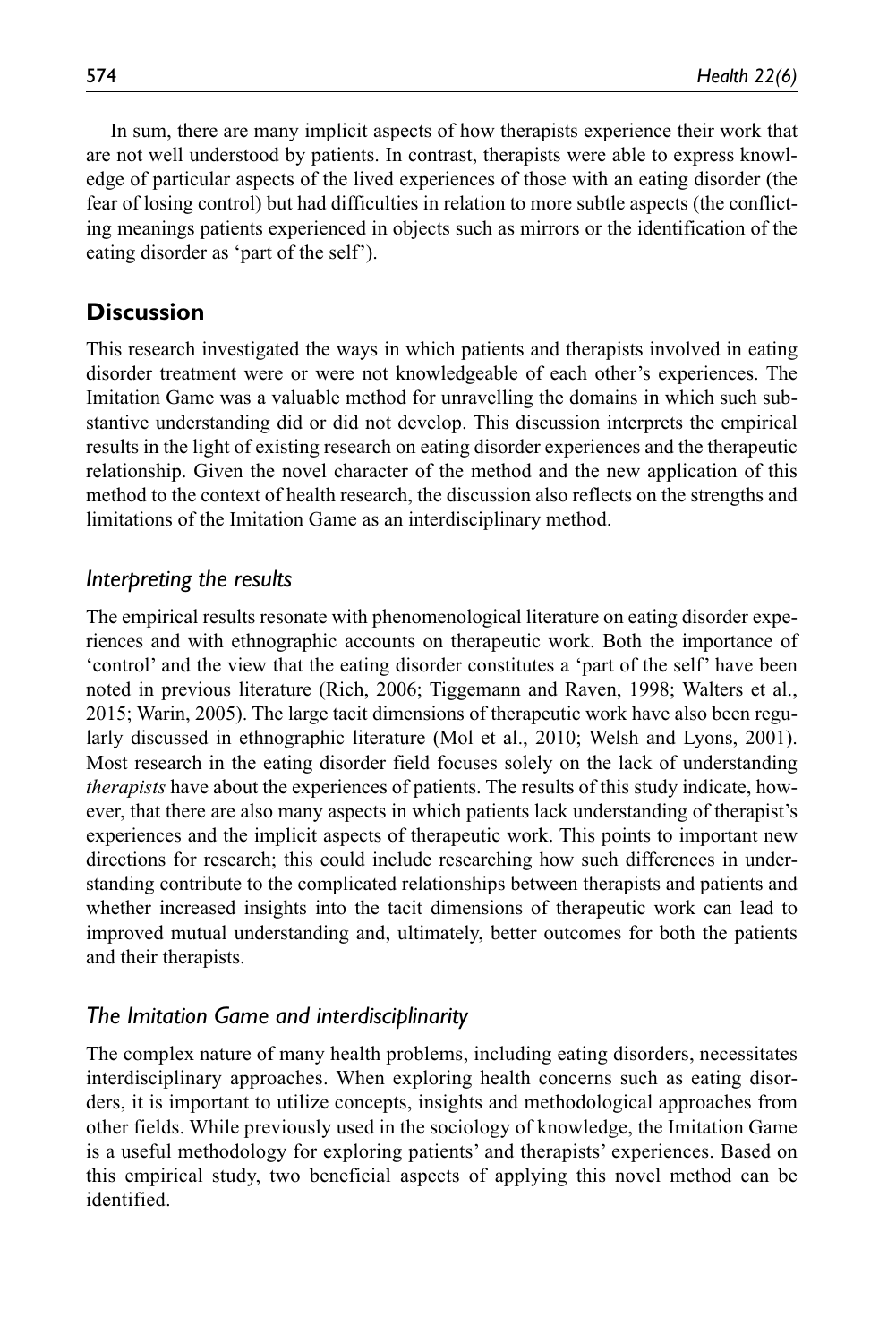First, the Imitation Game is able to *connect* strands of research that have been mostly separate. Although numerous studies investigated the lived experiences of patients, they seldom investigate whether professionals are able to understand these experiences. However, literature in the domain of PPC focuses primarily on effective forms of PPC, while largely neglecting the actual *content* of patients' illness experiences. As an innovative methodological approach, the Imitation Game is able to connect these different strands and deliver clear data on both PPC and the content of illness and treatment experiences.

Second, although the notion 'explanatory models' sensitizes us to differences between medical understandings of illness and the lived experiences of patients, the core concepts underlying the Imitation Game ('contributory expertise' and 'interactional expertise') can offer a broader *interpretative frame* for understanding the experiential knowledge of patients, its shared component (socialization) and the various 'explanatory models' of illness. The notion of 'contributory expertise' offers an interpretative frame to understand the experiential knowledge chronically ill patients develop through their lived experiences with a specific condition (an eating disorder, in this case). Similarly, the notion of 'interactional expertise' offers a frame to understand (and empirically investigate) the ability of health care professionals related to understanding the lived experiences of patients with eating disorders.

### *The Imitation Game as 'can opener'*

This is one of the first studies worldwide that utilizes the Imitation Game method in a health-care context. Through this approach, the study was able to provide an in-depth understanding of therapists' and patients' understanding of each other's lived experiences in the context of eating disorder treatment.

As an innovative method, the Imitation Game also raises questions. One question is how in-group variety can be taken into account, as not every patient has similar experiences. While this could become problematic when the Imitation Game is utilized only as a *quantitative test* to find out the percentage of therapists able to 'pass' as pretender,<sup>8</sup> such issues are much less problematic when the Imitation Game is used for qualitative purposes. As such, it can render these differences visible through a detailed analysis of the dialogues.

Second, as the Imitation Game is a form of *written* communication, this raises the question of how much language skills (how well someone is able to express himself/ herself) influence the Judge's decision. However, the influence of language skills is likely to be mostly problematic for a quantitative comparison (as it may be read as a 'contamination' of the results), whereas for a *qualitative* analysis, the *content* of dialogues is most relevant.

Based on this study, we propose that the Imitation Game can best be conceptualized as a 'can opener' that enables the development of in-depth, qualitative insights into the substantive themes that matter in the lifeworlds of patients and therapists.

## **Conclusion**

The question of whether health-care professionals are able to understand the lived experiences of their patients is very important but is under-investigated empirically. While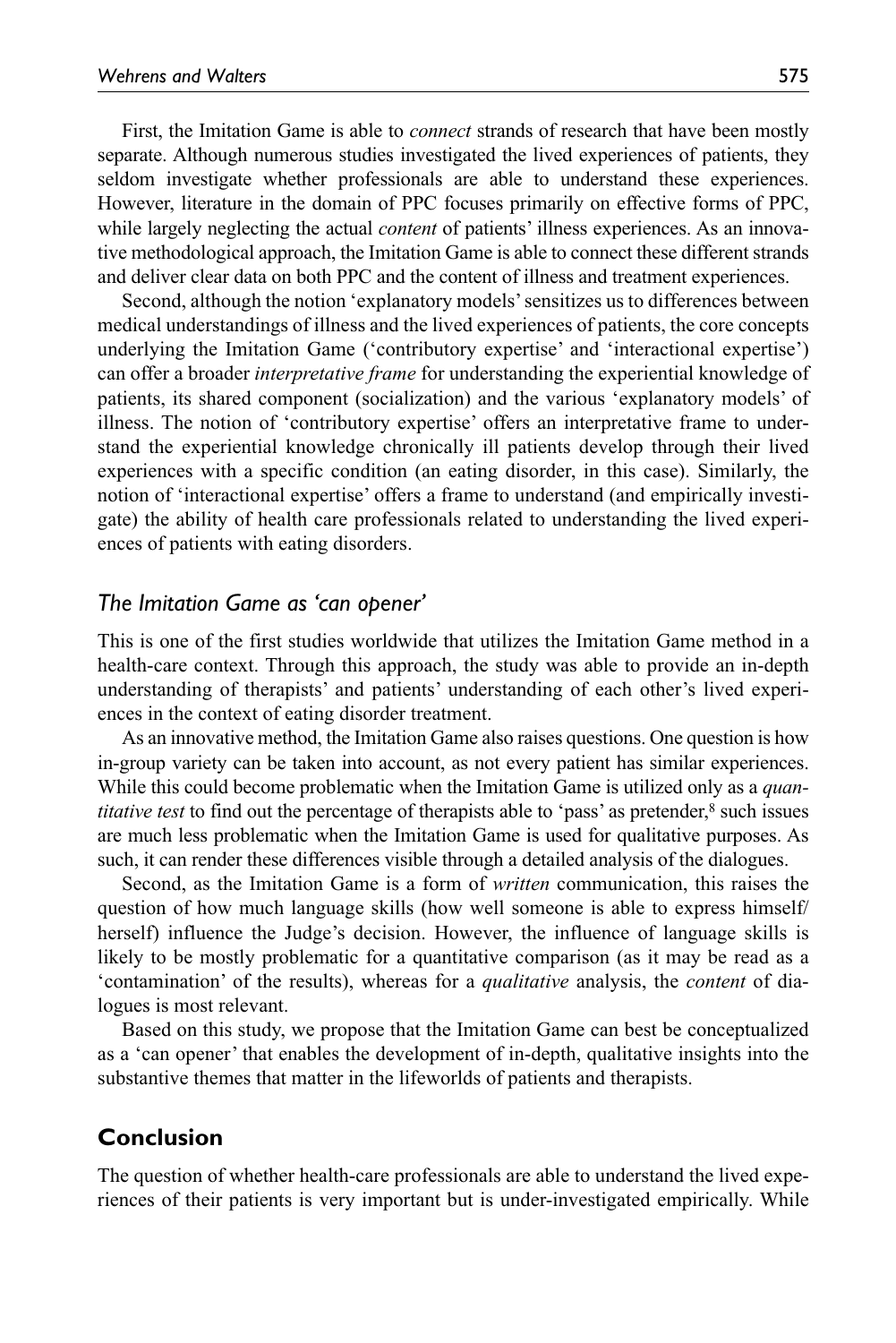interpretive phenomenological analyses focus on patient experiences and illness narratives (but not on therapist's understanding), PPC surveys focus primarily on effective forms of communication without addressing the actual illness experiences of patients. There is a need for empirical research that combines both strands of research to investigate not only the experiences of patients but also whether professionals are able to understand these experiences. This study combined both strands by means of a novel research method called the Imitation Game. It focused on eating disorder treatment to investigate whether therapists were able to understand the experiences of their patients and vice versa. This study showed that there are not only domains in which therapists developed substantive knowledge about the lived experiences of patients but also domains in which they had more difficulties. Furthermore, patients were able to develop substantive knowledge about the experiences of their therapists but overall had a rather rationalized understanding of therapeutic work.

The application of the Imitation Game to research patient experiences and PPC proved advantageous in two ways. First, the method was able to *connect* strands of research that have hitherto been mostly separate. Second, the core concepts underlying the Imitation Game offered a broader *interpretative frame* for understanding the experiential knowledge of patients and the various 'explanatory models' of illness. Based on this study, we propose that the Imitation Game may be particularly valuable as a 'can opener' that enables the development of in-depth, qualitative insights into themes that matter in the lifeworlds of patients and therapists.

#### **Declaration of Conflicting Interests**

The author(s) declared no potential conflicts of interest with respect to the research, authorship, and/or publication of this article.

#### **Funding**

The author(s) received no financial support for the research, authorship and/or publication of this article.

#### **Notes**

- 1. This 'double design' was conducted at the explicit request of the centre for eating disorder treatment that participated in this study. In preparatory meetings, the director of this centre indicated that the question whether patients were able to understand their therapists was a relevant question as well. Furthermore, it was emphasized that such a double design would be more practically feasible and would feel less like a test for the professionals. The Imitation Game software is quite suitable for this double design. In the discussion, we reflect on the 'serendipitous' consequence of this pragmatist approach of working together with the eating disorder clinic in order to pursue an imitation game set-up that was perceived as relevant and legitimate.
- 2. Even though better understanding does not necessarily imply more *agreement* (therapists may still disagree with the sense-making processes of their patients), it does imply more *awareness* and better articulation of the patient's perspective, which are often viewed as important conditions for a well-functioning therapeutic relationship.
- 3. The specific seating allocation software of the Imitation Game helped maintain confidentiality as participants were unable to identify against whom they were playing.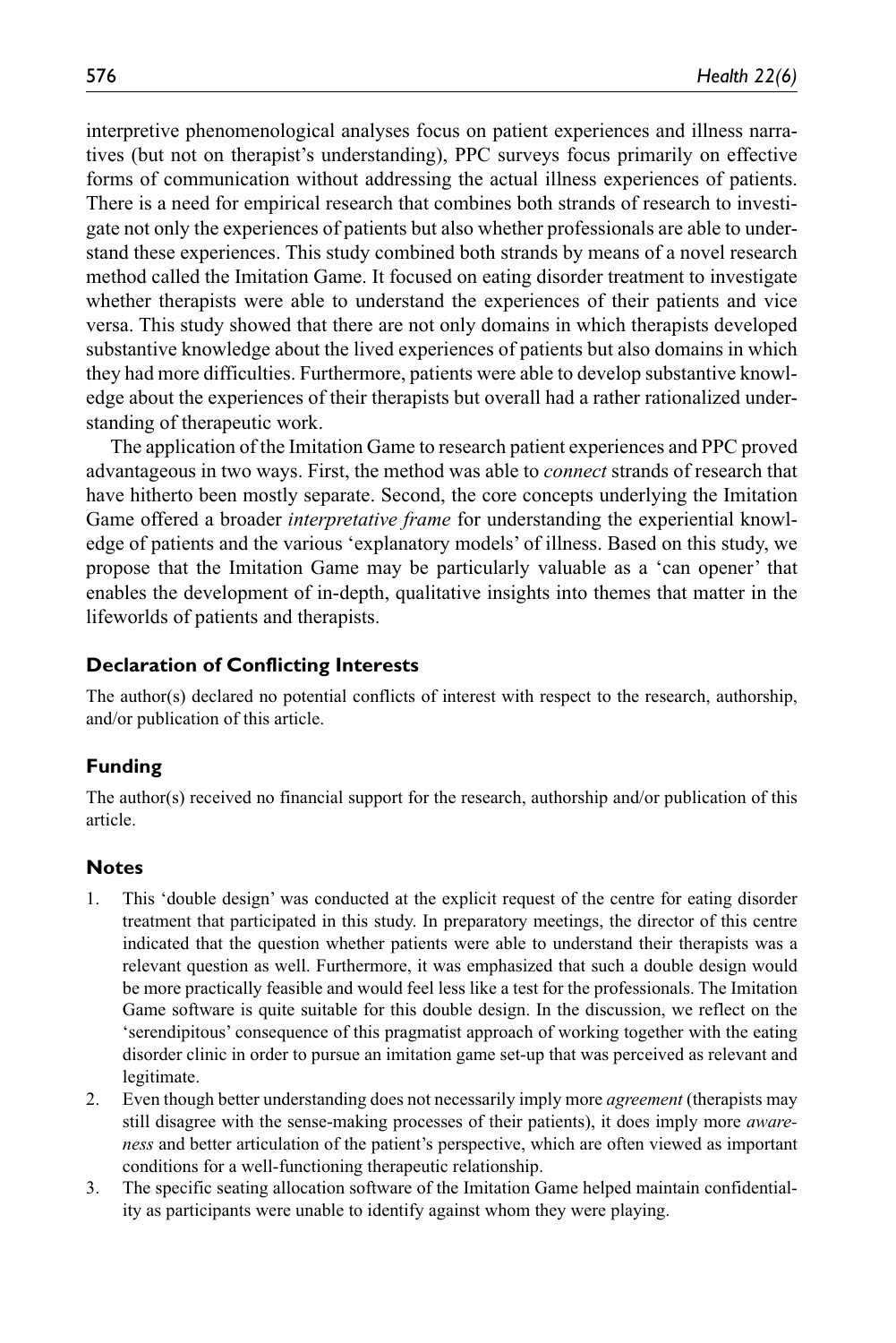- 4. The term 'experience worker' refers to the Dutch term *ervaringsdeskundige*. This is a term denoting someone who has been a patient and has developed experiential knowledge through the experiences of being a patient but is now using that knowledge to offer counsel to other patients. It is often an official job description, especially in mental health care.
- 5. Protocol number METC-2012-409.
- 6. An interesting aspect of the Imitation Game is that simultaneously, the answer of the NP did not convince the Judge (at least not sufficiently). While a full analysis of why this is the case is beyond the focus of this article, there is some evidence in the data (i.e. Judge's reasonings) that the Pretender answers addressed more facets of the experience of patients (which is due to therapist's 'pooled expertise' of seeing many patients and being able to draw on many patient stories). NP answers often addressed fewer facets of this. Moreover, the experiences of some patients also proved to be idiosyncratic with the Judge's experience. In the 'Discussion' section, this issue is further discussed.
- 7. This became visible when comparing the number of correct identifications and the confidence levels with which the decision was made. Judges were asked to record their confidence in their judgement on a scale of  $1-4$ : (1) I have little to no idea, (2) I am more unsure than sure, (3) I am more sure than unsure and (4) I am pretty sure. The patient Judges correctly identified two Pretenders out of six games (but only with confidence level 2). The therapist Judges correctly identified five Pretenders out of six games (all but one with confidence level 3 or 4). Although the numbers very small, these results are in line with expectations drawn from the underlying theories and might, therefore, be generalizable.
- 8. This quantitative comparison is considered to be an important goal by Collins et al. (2017). They use a basic summary statistic called the 'pass rate', which they argue can be taken as a proxy for the extent to which one group understands the other.

## **References**

- Bell M (2009) '@ the doctor's office': Pro-anorexia and the medical gaze. *Surveillance & Society* 6(2): 151–162.
- Bordo S (1997) Anorexia nervosa: Psychopathology as the crystallisation of culture. In: Counihan C and Van Esterik P (eds) *Food and Culture, A Reader*. Abingdon: Routledge, pp. 226–250.
- Bramley N and Eatough V (2005) The experience of living with Parkinson's disease: An interpretative phenomenological analysis case study. *Psychology & Health* 20(2): 223–235.
- Britten N and Maguire K (2015) Lay knowledge, social movements and the use of medicines: Personal reflections. *Health* 20(2): 77–93.
- Clinton DN (1996) Why do eating disorder patients drop-out? Evaluating the role of patient-therapist frame of reference. *Psychotherapy and Psychosomatics* 65: 29–35.
- Collins H and Evans R (2008) *Rethinking Expertise*. Chicago, IL: University of Chicago Press.
- Collins H and Evans R (2014) Quantifying the tacit: The Imitation Game and social fluency. *Sociology* 48(1): 3–19.
- Collins H, Evans R, Weinel M, et al. (2017) The Imitation Game and the nature of mixed methods. *Journal of Mixed Methods Research* 11(4): 510–527.
- Currin L, Waller G and Schmidt U (2009) Primary care physicians' knowledge of and attitudes toward the eating disorders: Do they affect clinical actions? *International Journal of Eating Disorders* 42(5): 453–458.
- Darcy AM, Katz S, Fitzpatrick KK, et al. (2010) All better? How former anorexia nervosa patients define recovery and engaged in treatment. *European Eating Disorders Review* 18(4): 260–270.
- Dawson L, Rhodes P and Touyz S (2014) 'Doing the impossible': The process of recovery from chronic anorexia nervosa. *Qualitative Health Research* 24(4): 494–505.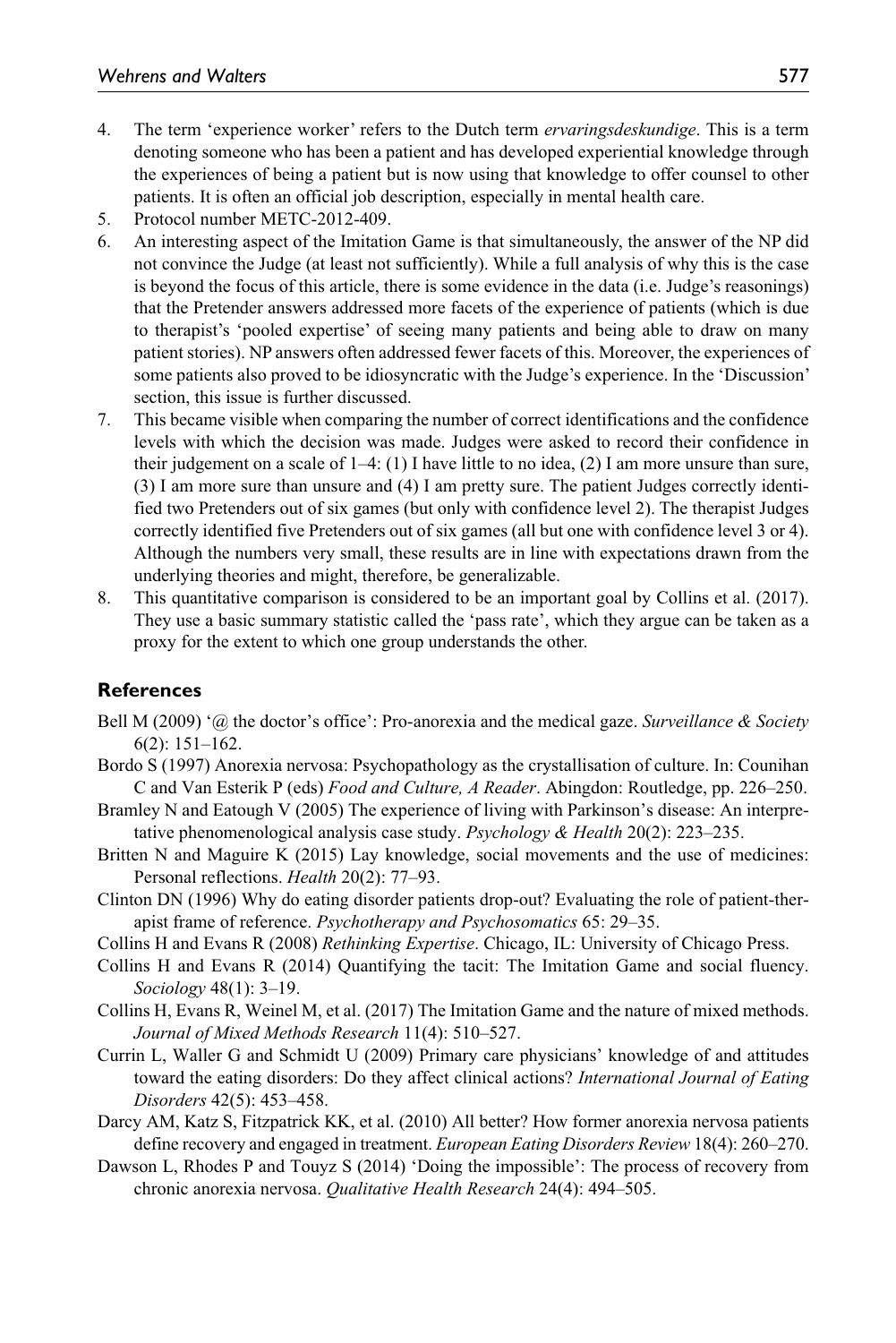- De La Rie S, Noordenbos G, Donker M, et al. (2008) The quality of treatment of eating disorders: A comparison of the therapists' and the patients' perspective. *International Journal of Eating Disorders* 41(4): 307–317.
- Evans R and Collins H (2010) Interactional expertise and the Imitation Game. In: Gorman ME (ed.) *Trading Zones and Interactional Expertise: Creating New Kinds of Collaboration*. Cambridge, MA: The MIT Press, pp. 53–70.
- Evans R and Crocker H (2013) The Imitation Game as a method for exploring knowledge(s) of chronic illness. *Methodological Innovations* 8(1): 34–52.
- Federici A and Kaplan AS (2008) The patient's account of relapse and recovery in anorexia nervosa: A qualitative study. *European Eating Disorders Review* 16(1): 1–10.
- Fox N, Ward K and O'Rourke A (2005) Pro-anorexia, weight-loss drugs and the internet: An 'anti-recovery' explanatory model of anorexia. *Sociology of Health & Illness* 27(7): 944–971.
- Gooldin S (2008) Being anorexic. *Medical Anthropology Quarterly* 22(3): 274–296.
- Greenhalgh T (2009) Chronic illness: Beyond the expert patient. *British Medical Journal* 338(7695): 629–631.
- Gremigni P, Sommaruga M and Peltenburg M (2008) Validation of the Health Care Communication Questionnaire (HCCQ) to measure outpatients' experience of communication with hospital staff. *Patient Education and Counseling* 71(1): 57–64.
- Guest G, MacQueen KM and Namey EE (2012) *Applied Thematic Analysis*. Thousand Oaks, CA: SAGE.
- Haywood CH, Jr, Bediako S, Lanzkron S, et al. (2014) An unequal burden: Poor patient-provider communication and sickle cell disease. *Patient Education and Counseling* 96(2): 159–164.
- King A (2004) The prisoner of gender: Foucault and the disciplining of the female body. *Journal of International Women's Studies* 5(2): 29–39.
- Lester RJ (1997) The (dis) embodied self in anorexia nervosa. *Social Science & Medicine* 44(4): 479–489.
- Mahon J (2000) Dropping out from psychological treatment for eating disorders: What are the issues? *European Eating Disorders Review* 8(3): 198–216.
- Malson H (2004) *The Thin Woman: Feminism, Post-structuralism and the Social Psychology of Anorexia Nervosa*. Oxford: Taylor & Francis.
- Mol A, Moser I and Pols AJ (2010) *Care in Practice: On Tinkering in Clinics, Homes and Farms*. Bielefeld: Transcript Verlag.
- Mortelmans D (2007) *Handboek Kwalitatieve Onderzoeksmethoden*. Leuven; Den Haag: Acco Brands.
- Osborn M and Smith JA (2015) The personal experience of chronic benign lower back pain: An interpretative phenomenological analysis. *British Journal of Pain* 9(1): 65–83.
- Patching J and Lawler J (2009) Understanding women's experiences of developing an eating disorder and recovering: A life-history approach. *Nursing Inquiry* 16(1): 10–21.
- Paterson B (2001) Myth of empowerment in chronic illness. *Journal of Advanced Nursing* 34(5): 574–581.
- Rich E (2006) Anorexic dis(connection): Managing anorexia as an illness and an identity. *Sociology of Health & Illness* 28(3): 284–305.
- Scambler G and Britten N (2001) System, lifeworld and doctor-patient interaction: Issues of trust in a changing world. In: Scambler G (ed.) *Habermas, Critical Theory and Health*. London; New York: Routledge, pp. 45–68.
- Schillinger D, Bindman A, Wang F, et al. (2004) Functional health literacy and the quality of physician-patient communication among diabetes patients. *Patient Education and Counseling* 52(3): 315–323.